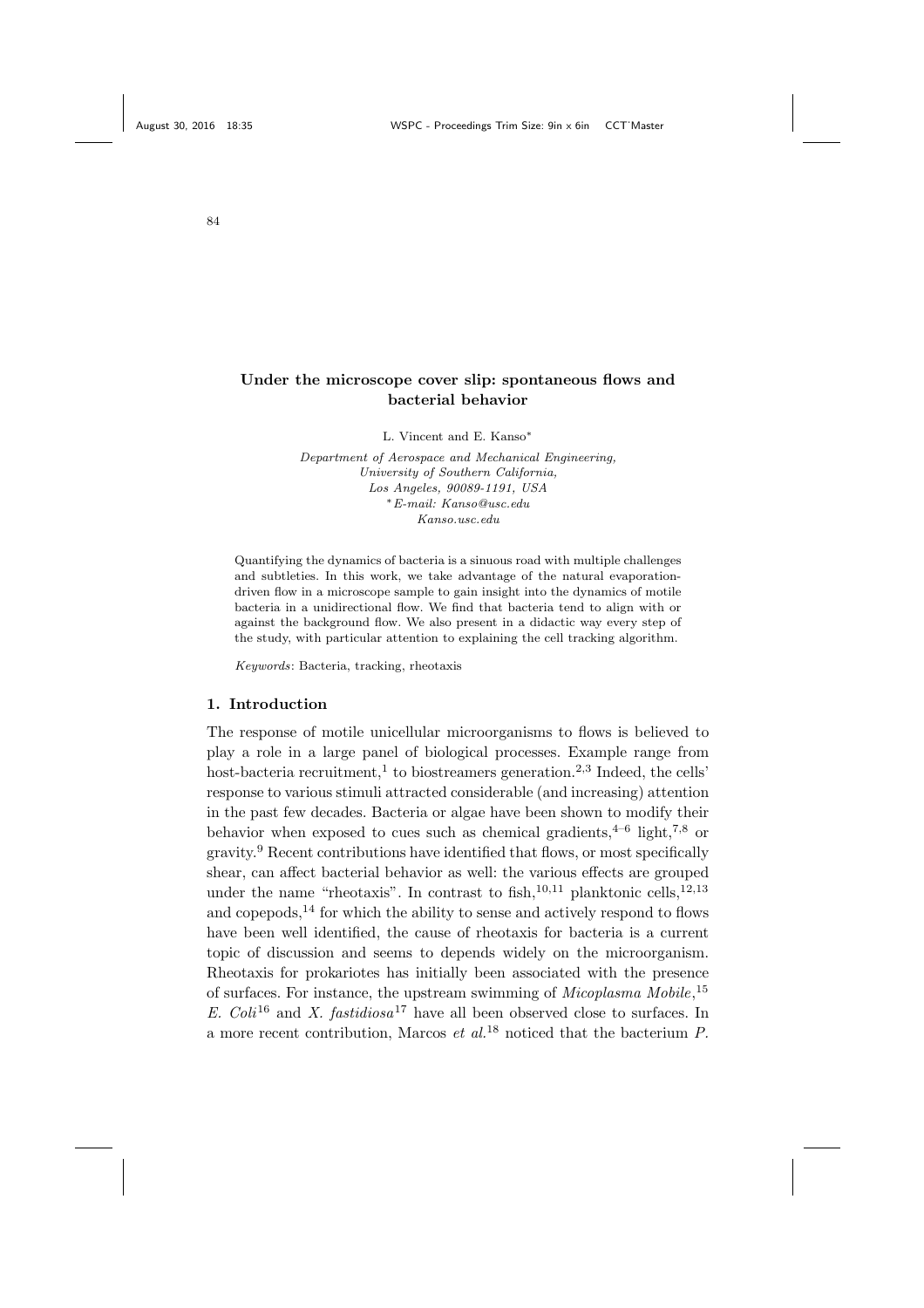haloplanktis when placed in vortices, have a tendency to align with streamlines far from the wall as well. In another study, Marcos et al.<sup>19</sup> observed shear-induced velocity in B. subtilis, that was interpreted as a result of the flagella shape; they emphasized that bacterial rheotaxis is very sensitive to change in morphology, so is likely to depends on species. Rusconi et  $al^{20}$ showed that flow alignment may interfere with swimming mechanism and lead to "trapping" in high-shear regions, for the two bacteria B. subtilis and P. aeruginosa. These studies explain such bacterial behavior as a direct consequence of their swimming mechanism and shape, and the possible interaction with a wall. They also point out the large variety of behavior, owing to the diversity in shape and swimming mechanism.

In this paper, we consider a simple experimental set-up involving a standard microscope slide with a drop of saliva water instilled in the middle and gently covered by a microscope cover slip. This set-up generates spontaneous, pump-less, and temporary flows, due to capillary and evaporation effects. To our best knowledge, these flows have been fairly undocumented although widely known to researchers looking at such systems. Capillaryand evaporation-driven flows are currently being explored as a way to pump fluid in microfluidic systems,  $2^{1,22}$  partially motivated by the direct analogy of these synthetic systems with fluid transport in plants.23,24 However, the experimental set-up described here is not amenable to controllable and repeatable flow conditions. We therefore view this set-up as a pedagogical tool, which we use both to describe the imaging/tracking techniques for quantifying the motion of motile cell and to highlight interesting observations on the behavior of motile cells in externally-driven flows.



Fig. 1. (a) Idealization and (b-c) real-life slide-sample-cover slip system: capillary action, evaporation, and contact line de-pinning generate micro-scale flows under in the liquid sample. (d) Flows are highlighted by the displacement of  $50-200 \mu m$  Pliolite particle in the sample; they are locally uniform in space and time (up to several minutes) and persist as the sample dries. In this work, bacteria motion is characterized on shorter time scales and much smaller length scales.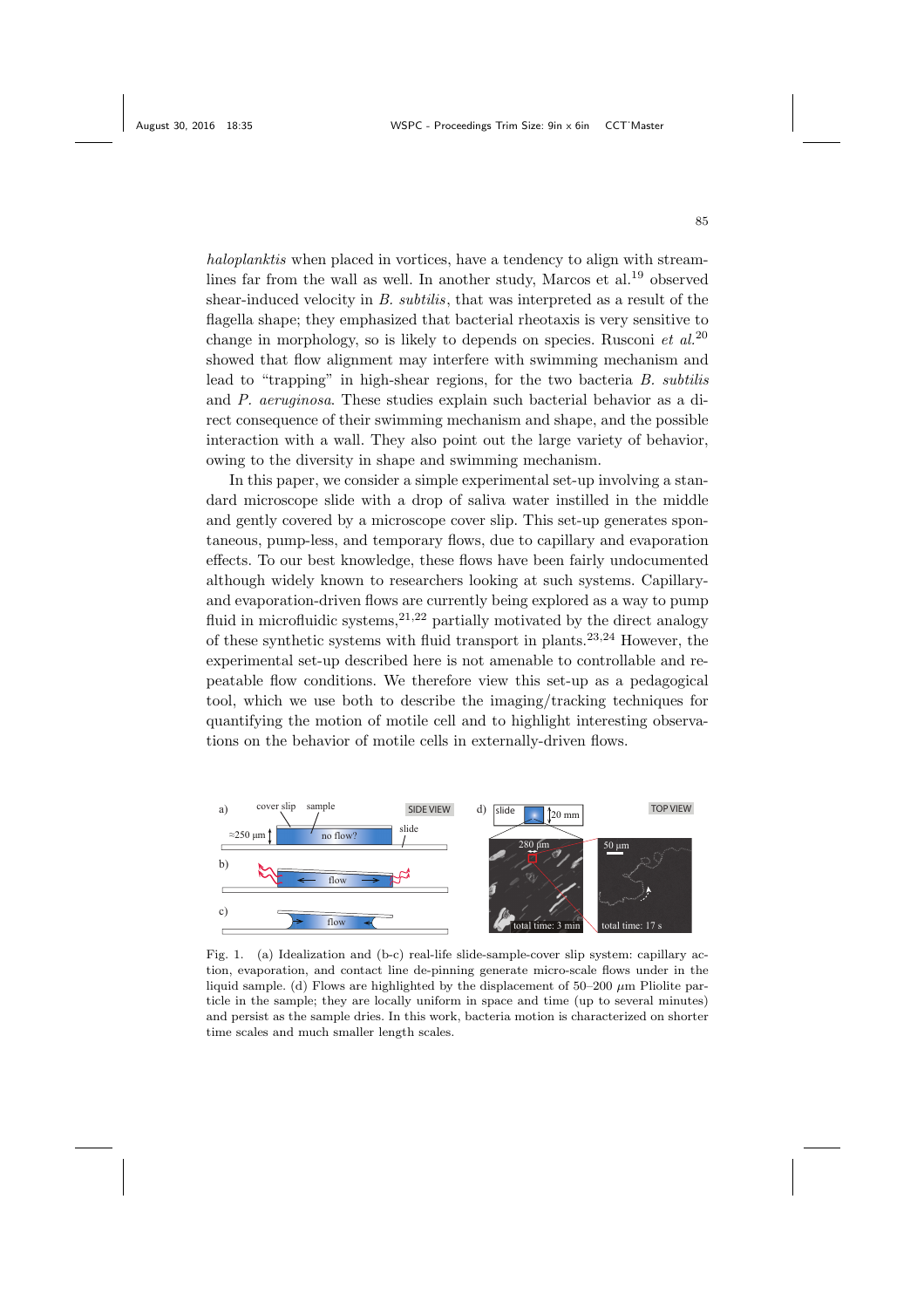In microbiology, tracking algorithms are applied to the study of motile micro-organisms, often as a way to probe their dynamics in response to a stimuli like chemical gradient or flow disturbances. Tracking algorithms have been gradually improved to work autonomously and track more objects and with more accuracy than a human operator, hence saving considerable time and effort while removing the uncertainty associated with a human operation. Tracking typically involves steps such as: detecting, characterizing, and following moving objects; each task presents its own challenges. For dilute suspensions, when the microorganisms can be tracked individually, traditional methods involve the use of Particle Tracking Velocimetry (PTV).<sup>19,25,26</sup> Typical difficulties for two-dimensional tracking of rigid objects include: partial occlusion, rotation, and overlapping; living cells may also exhibit change in size, shape (deformation), and duplication (e.g. as a result of cell division).<sup>27</sup> Additional difficulties arise from the imaging process itself: change in brightness (unsteady illumination), camera noise, lack of clarity; particularly, in phase-contrast microscopy bacteria can appear black or white depending on their relative position and orientation compared to the focal plane.<sup>26,28</sup> If the microorganisms are allowed to swim in three dimensions, that is to say in and out of the focal plane, the algorithm should also be able to deal with image blur and change of scale. Recent efforts opened to more sophisticated techniques such as holographic  $PTV<sub>1</sub><sup>29</sup>$  allowing reconstruction of trajectories in three dimensions from a sequence of holograms recorded with a single camera; this turns to be especially useful to probe the complex kinematics of some swimmers.<sup>30</sup> Alternatively, rather than running the tracking software in post-processing, one can feed real-time information about the bacteria's position back into a high-speed motorized microscope stage: this allow tracking one bacteria for a quasi-unlimited period of times in two or even three dimensions. 31,32 For dense suspensions, following individual trajectories becomes illusory. However, the microorganisms themselves can act as seeding particles, therefore allowing the use of Particle Image Velocimetry (PIV) algorithms<sup>33,34</sup> (see, e.g., Ref. 35,36). PIV involves estimating the displacement and deformation, between two successive images, of interrogation windows containing large (10+) numbers of microorganisms, that are assumed to move in a locally coordinated fashion. Tracking algorithm complexity and efficiency has skyrocketed in the past 20 years. Yet, the building blocks of such scripts remain the same.

Our goal here is to present a fairly usable and robust tracking algorithm built on relatively simple ideas. The image processing and cell tracking al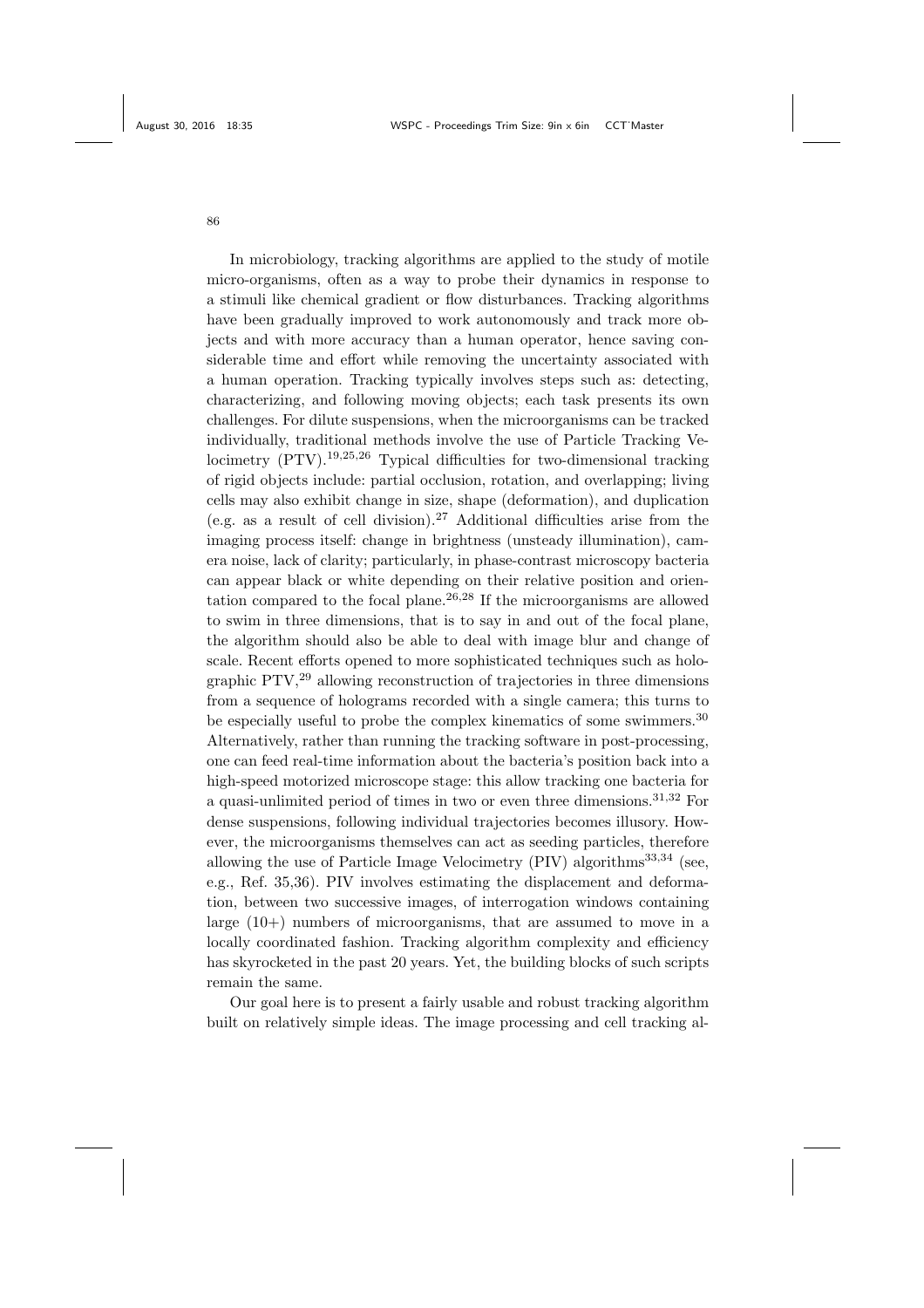gorithm is described step-by-step in a didactic approach. The algorithm is validated using an example of a rising bubble with predictable dynamics. Finally, the algorithm is applied to the study of the behavior of a motile bacteria of the oral ecology swimming in two dimensions under the microscope cover slip. We show that these round-shaped vigorous bacteria swim preferentially upstream and downstream when exposed to unidirectional flows.

## 2. Experimental methods

Experimental set-up. Consider the simple manipulation, usually done in elementary courses in biology, involving a standard 75 x 25 mm microscope slide with a drop of water instilled in the middle. Now suppose a 22 x 22 mm cover slip is gently deposited on top of the drop. Due to the strong hydrophilic nature of (clean) glass, the drop flattens within seconds. The microscope slide and cover slip are now separated by a thin layer of water ( $\sim 100 \mu m$ ), and to the naked eye no motion agitates this pool. Putting the sample under a microscope, one realizes that nothing is really still under the cover slip. Dust particles that have contaminated the water drop when preparing the sample are now seen to be advected by vigorous flows. In many experiments, it is desirable to prevent any exchange with air to prevent contamination, chemical gradients, or evaporation (cf., e.g., Ref. 35). Here we use the latter to our advantage, namely, to generate and examine these microfluidic flows. These flows originate from a combinations of factors, illustrated in Fig. 1. First, due to inhomogeneities in the initial drop position and spreading, the cover slip is unlikely to lay parallel to the slide, resulting in gravity-driven and capillary flows. Second, the water sample is not completely sealed: evaporation occurs at the sides resulting in mass transfer driving fluid from the center to the periphery of the sample  $(Fig. 1(b))$ , in a way analogous to the formation of the so-called "coffee-ring effect".  $37,38$  Another flow-driving effect, illustrated by Fig. 1(c), is the motion of the air-water interface under the cover slip: rather than being pinned to the cover slip edges, the contact line can occasionally move inward, therefore mechanically pushing the fluid ahead.

We probe the so-generated flows using a Nikon Ti-U microscope equipped with phase contrast optics, and a Nikon S Plan Fluor ELWD 40X/0.60 objective. Images are acquired with a high-resolution camera (Point Grey Grasshopper3, 2048×2048 pixels), at 40 fps; the corresponding working field of view is  $280\times280 \mu m$ . Looking through the 40X lens, the flow under the cover slip appears locally uniform in direction and strength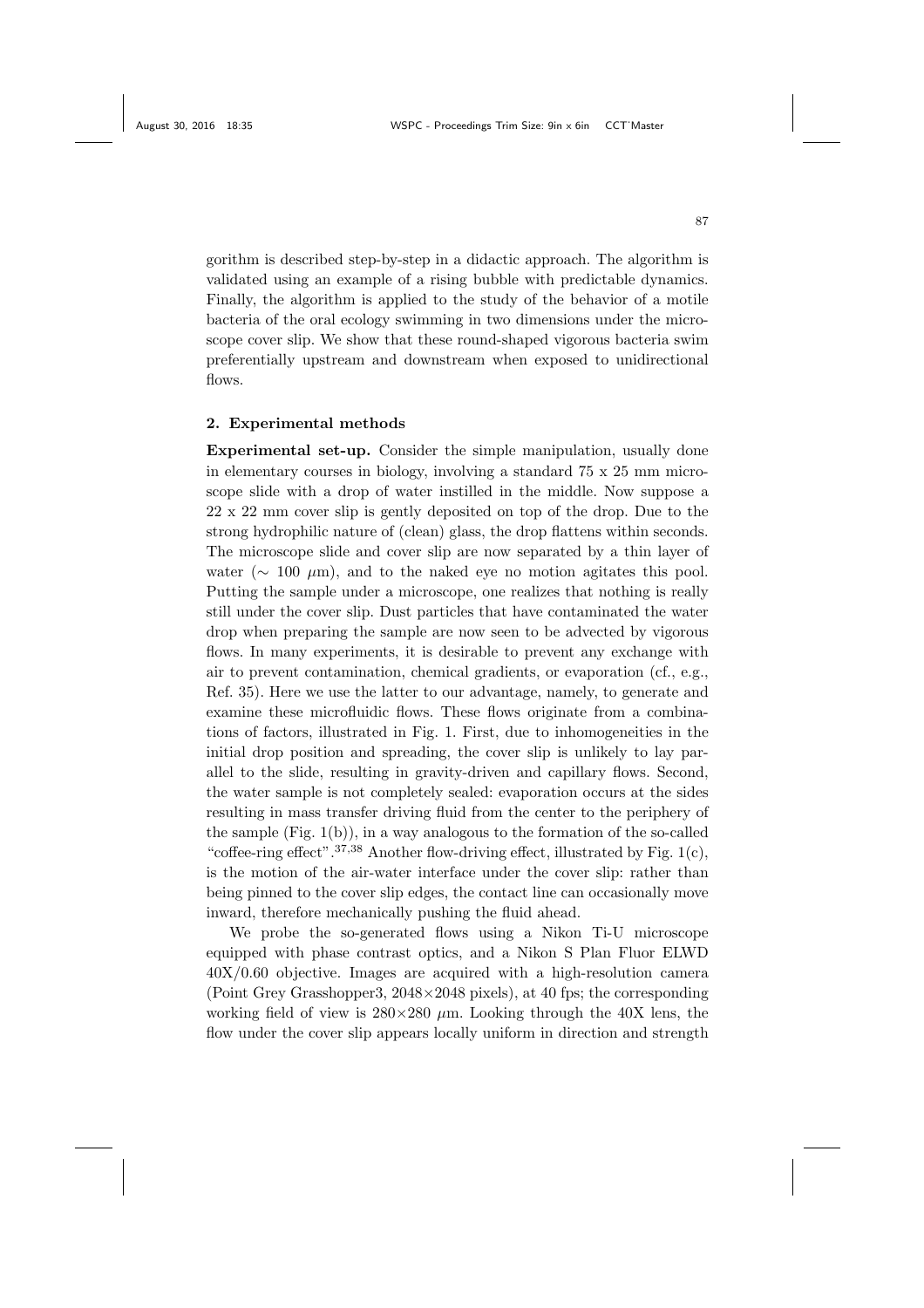

Fig. 2. The experimental sample is squeezed between a microscope slide and a cover slip, and placed on the stage of an inverted phase-contrast microscope. (b) The thickness of the sample initially allows the motile bacteria to swim in and out of the imaging plane; as the sample dries, the motion become two-dimensional (c), while locally steady uniform flows persist under the cover slip (d). Images (c) and (d) have been processed to highlight the moving objects (see Fig. 3).

(cf. Fig. 1(d)), with velocities typically ranging from 1 to 10  $\mu$ m/s. The flow eventually changes direction, usually after several minutes.



Fig. 3. Image pre-processing steps. Subtracting the median of all frames from the current frame (a) highlights the moving objects in the frame: (b). The solid arrow indicates the bacteria location in both images. Computing the maximum of (b) for all frames reveals the trajectory, which gives a *qualitative* idea of the bacteria's dynamics.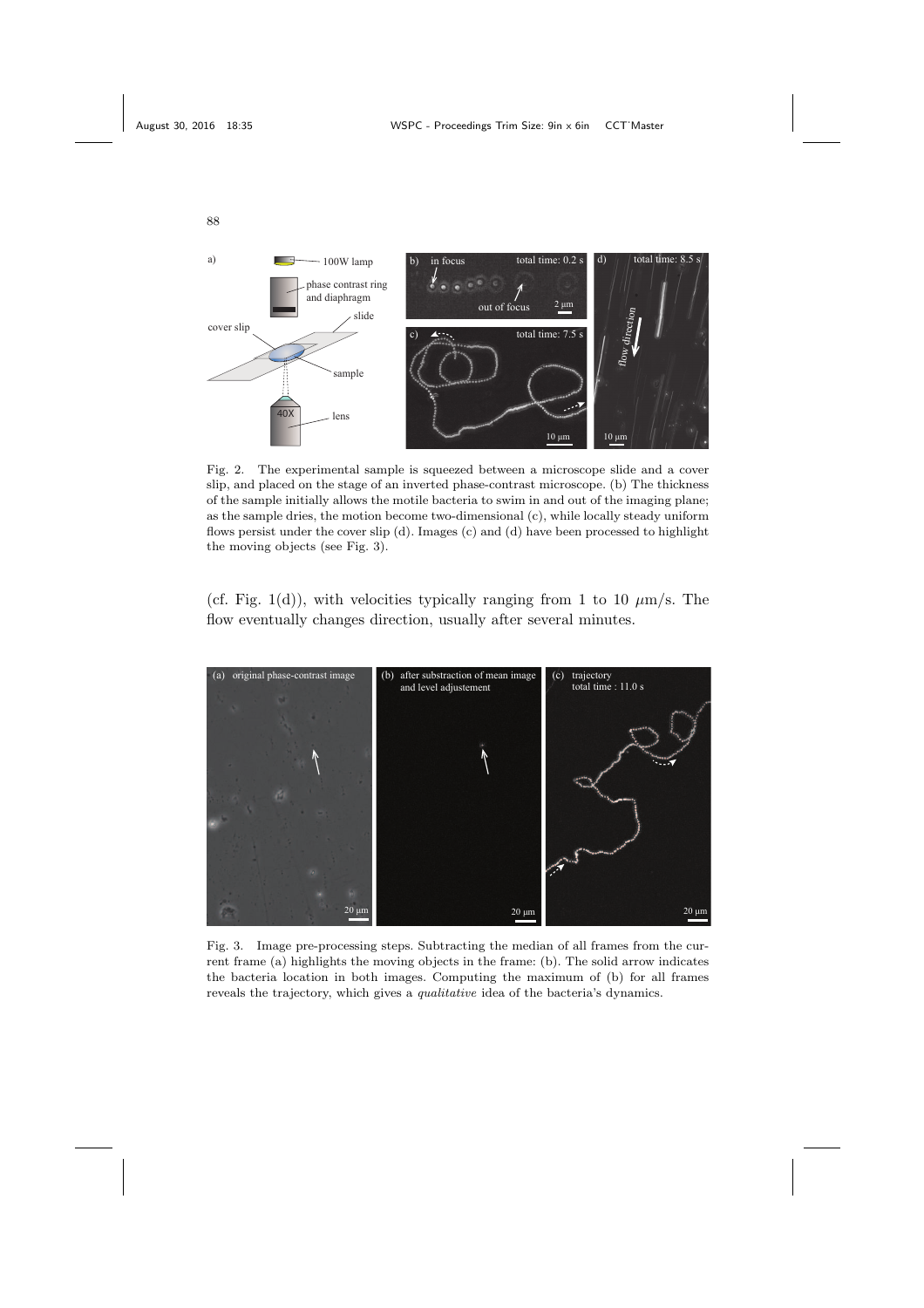Samples of motile cells. Consider a drop of saliva following the same preparation described above. We examine the saliva sample using phaseconstract microscopy, see Fig. 2(a). Microscopic images reveal motile cells that, in contrast to the passively-advected dust particles, move in a nontrivial way, showing frequent changes of velocity and curly trajectory, see Fig. 2(b-c). Note that cells are fairly transparent objects, making classical bright-field microscopy, which relies on light attenuation, fairly inadequate for proper observation. Phase-contrast microscopy, which highlights deflected optical paths, is a more suitable and commonly used method (cf., e.g., Ref. 19,26,28,39), since bacteria naturally induce a generous amount of refraction.

Images taken a few minutes after the sample preparation show few cells that frequently swim in and out of the focal plane, as shown in Fig. 2(b). Here, we focus on the cell behavior 20–30 min after the sample preparation: this ensures that motile cells are more numerous, albeit still in the dilute limit, and that they nicely stay in the focal plane, as evident in Fig. 2(c). Since the unsealed sample evaporates continuously, the spacing between the slide and cover slip decreases from its initial value of about  $100-500 \ \mu m$ to about a few micrometers, making more objects visible in the thinner layer. Note that the thickness of the fluid layer is not known a priori but can be roughly estimated at time of observation. In Fig.  $2(c)$ , the motile cell stays in focus along the whole trajectory. According to Nikon data, a 40X lens with 0.60 numerical aperture has a depth of field of 1  $\mu$ m; consequently, a completely focused trajectory takes place in a micrometerthick plane plane, which means the motion is basically planar. Therefore, two-dimensional tracking gives a complete and accurate representation of its dynamics.

Image pre-processing. Using high-speed photography, our goal is to identify and track the behavior of motile cells. To this end, the raw phasecontrast images need to be turned into clean images suitable for automatic image processing and tracking. Image pre-processing consists of three basic steps: background identification, background subtraction and production of a chronophotography. In what follows, we illustrate these steps using ImageJ (or its extended version Fiji), a widely used open-source image processing software.40,41

Figure 3(a) shows a typical image recorded by the high-resolution camera. Clearly, a lot of objects are visible. To highlight the motile cells, one needs to remove all static objects from the raw image. This is accomplished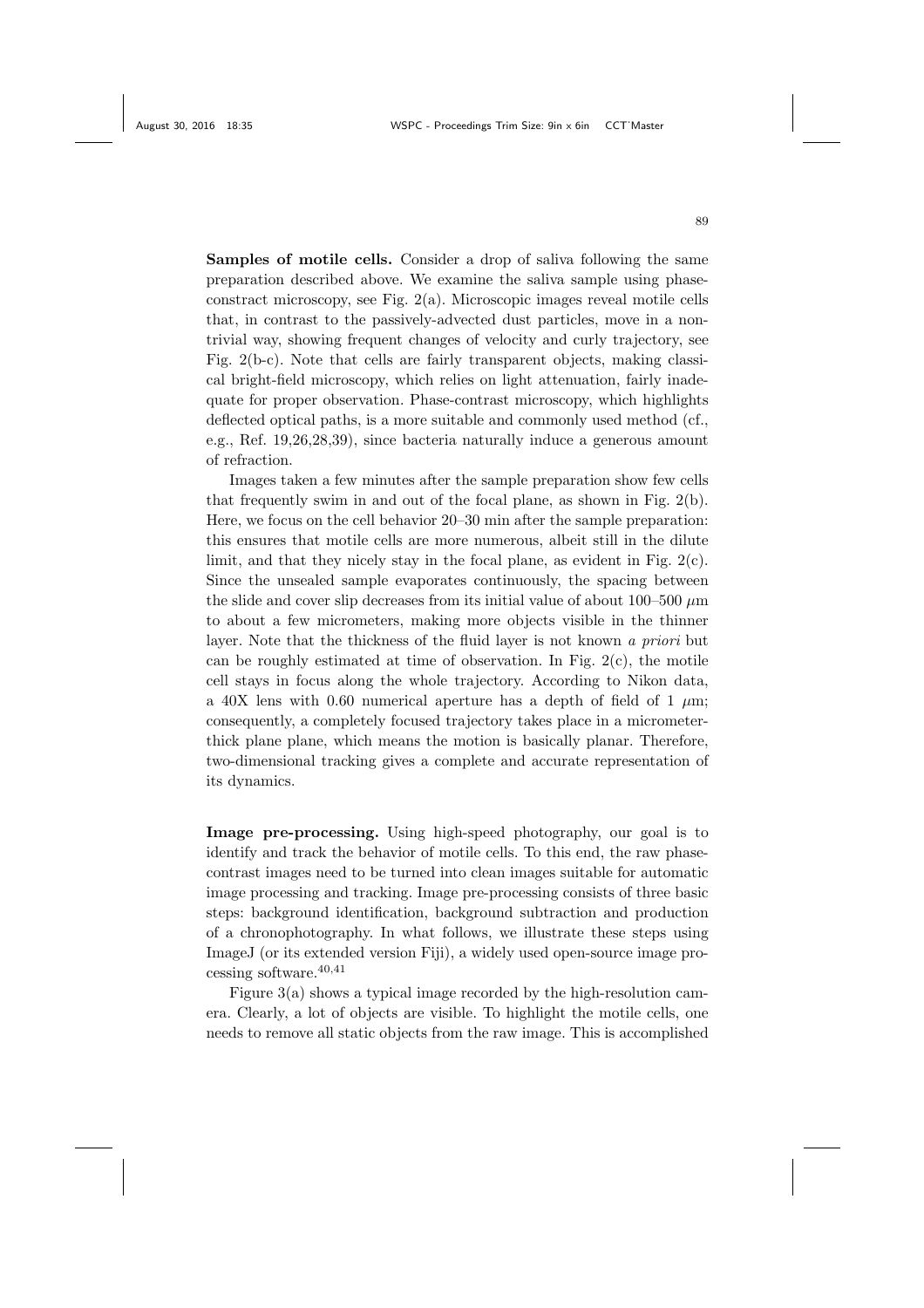by first computing a representative image of the background and then subtracting it from all frames. For this step to work properly, special care needs to be taken during image capture; illumination, focus, and stage position should all remain unchanged during image acquisition. Vibrations and variations of any kind are undesirable, therefore it is best to use a low-noise imaging device. Note that some flaws can be partly compensated in preprocessing: for example, variation in light intensity can be compensated in Fiji with histogram-based bleaching (Image  $\rightarrow$  Adjust  $\rightarrow$  Bleach correction; method: Histogram Matching).

An image, or frame, is represented by a matrix, that is, by a set of values identifying the brightness of each pixel. A moving object induces a local change in brightness, i.e., in pixel value. A representative background image is composed of the most probable value of each pixel. One way to compute the background image is to take the average of each pixel across all frames (imageJ command: Image  $\rightarrow$  Stack  $\rightarrow$  Z projection  $\rightarrow$  Average Intensity). A better albeit slower way, that reject intermittent changes such as a moving object passing by, is to calculate the median image MED (Image  $\rightarrow$  Stack  $\rightarrow$  Z projection  $\rightarrow$  Median).

Given the background image MED, we can compute the difference between each individual frame and MED (Image  $\rightarrow$  Process  $\rightarrow$  Image Calculator  $\rightarrow$  Operation: Difference). Figure 3(b) displays the result after level adjustments for one particular frame. The region of black pixels indicate no difference with MED; the brighter region indicates the presence of moving objects — here, a single moving object highlighted by the solid white arrow. Note that due to the phase-contrast technique, bacterial cells can appear both brighter and darker than the background,  $26,28$  therefore taking the Difference (i.e. absolute value) is always preferred to Subtraction (where negative values, corresponding to darker pixels on the original image, are set to zero). Lastly, to obtain a qualitative idea of the cell's trajectory, one could compute the maximum of the resulting images MAX (Image  $\rightarrow$  Stack  $\rightarrow$  Z projection  $\rightarrow$  Max Intensity). Figure 3(c) shows the rich dynamics of a particular cell, which turns out to be very representative of the cell behavior observed in our experiments.

Tracking algorithm. The chronophotography in Fig. 3(c) provides a qualitative picture of the cell motion, but it does not give quantitative information about the kinematics. To this end, we developed a tracking script in MALTAB, able to follow the planar evolution of a bacterial cell.

Our script relies on the fact that the cell appearance changes slowly

90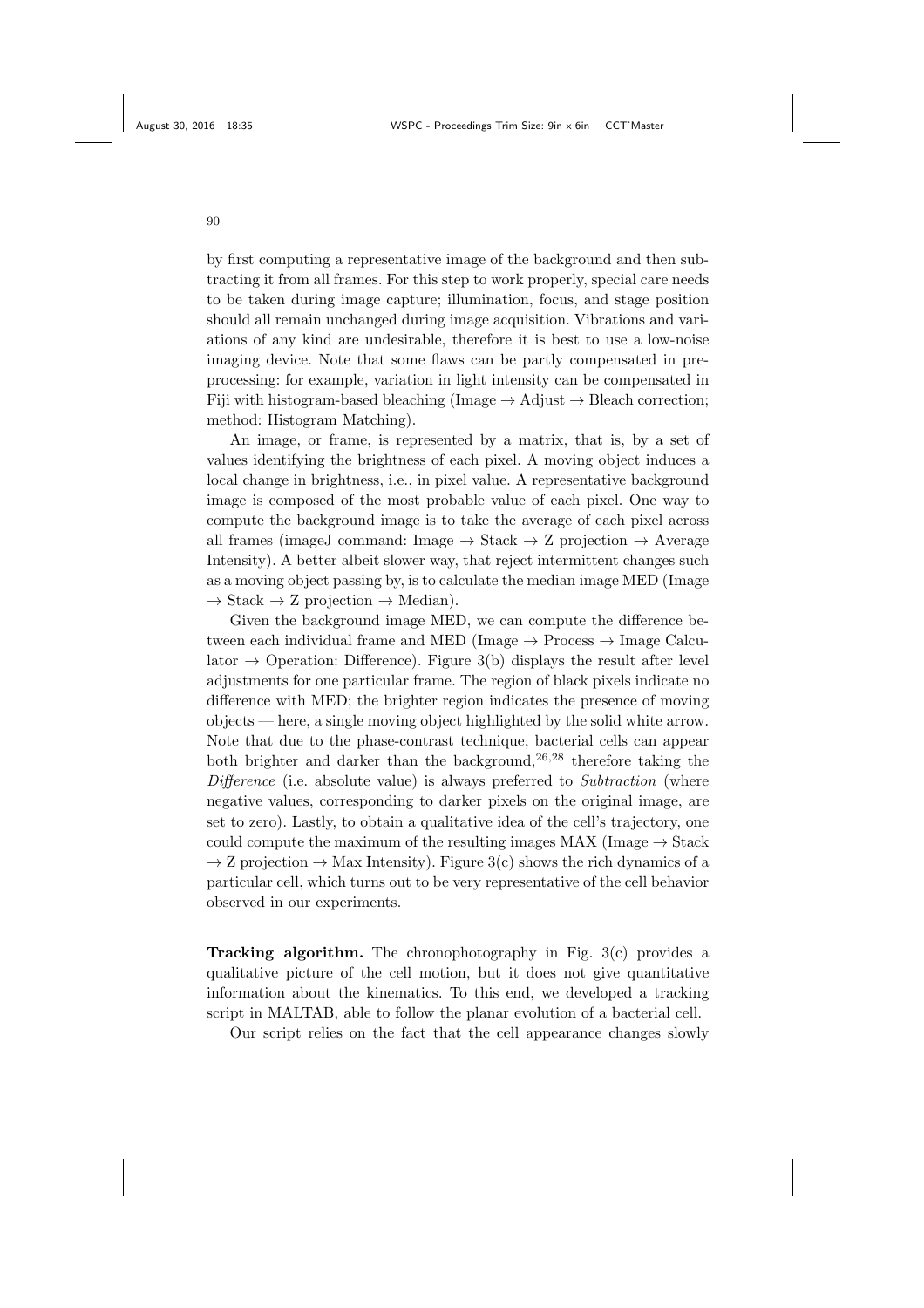

Fig. 4. Basic principle of the tracking script for each image pair A-B. (a) Scanning every possible displacement  $(dx, dy)$  within a pre-defined search area, the difference  $(L^2 \text{ norm})$ between the bacterium image A1 and the window B1 is computed. (c) The resulting map usually exhibit a clear minimum (thick arrow) corresponding to the most probable displacement with a 1-pixel precision. (c) Sub-pixel precision is achieved by repeating the process using interpolated images in a limited area around the previously estimated position (red square), and interpolating the minimum in the resulting map (white dot). dx, dy and dt are exaggerated in this illustration. The displacement is exaggerated for clarity.

between consecutive frames, even when significant changes in appearance and orientation are observed after hundreds of frames. Therefore, we take the cell position at time t, match its image at time t+dt, and deduce its displacement. This is a rudimentary form of image correlation, used for example in Particle Image Velocimetry  $(PIV)$ .<sup>33,34</sup> Though we use it to track one motile object at a time, this algorithm differs from most of particle tracking velocimetry in the sense that it doesn't formally identify the object being tracked with characteristics such as brightness, histogram, shape, size, etc. It only assumes the object's image is slowly changing over time. Therefore it can deal naturally with changes in appearance such as those induced by defocusing (cf. Fig. 2), as long as they happen gradually.

The user needs to input three parameters: the size of the bounding box (completely encapsulating the moving objet), the maximum displacement of the moving object between frames, and the object's initial location. A chronophotography such as Fig. 3 allows the user to identify all three parameters and is displayed during the script initiation step. In the video sequences recorded for this study, the width of the bounding box is typically 15–30 pixels, and the maximum displacement between two consecutive frames in the image sequence (recorded at 40 frames per second) is of the order of one cell diameter, i.e., 5–10 pixels. Once these parameters are set, the processing is completely automatic.

Consider two images, image A at time t and image B at time t+dt, that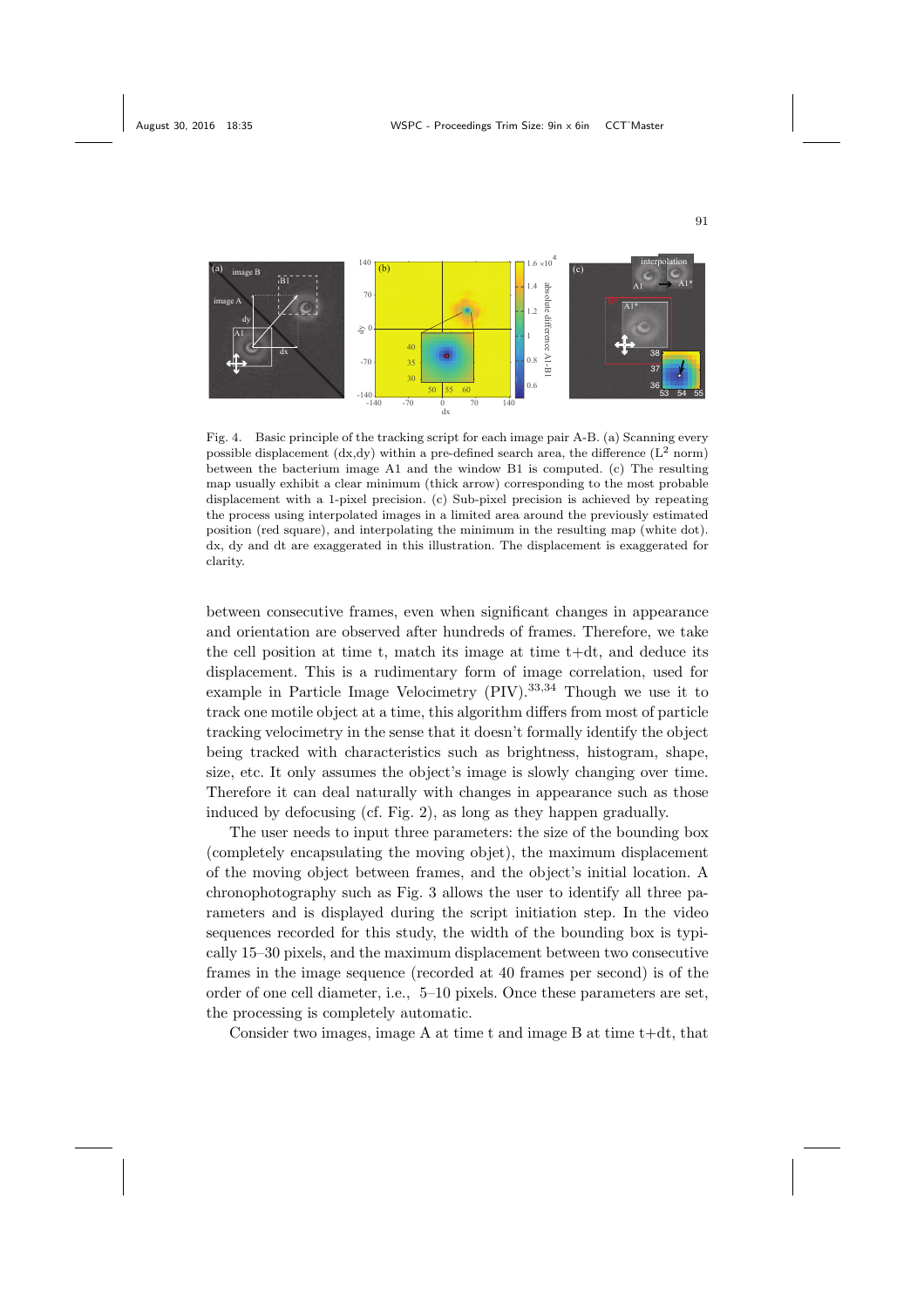

Fig. 5. Benefits of image interpolation: scatter plots of raw displacement data (a) without and (b) with image interpolation, for a typical image sequence of  $N=1200$  frames with no background flow. Bypassing image interpolation leads to "peak-locking", i.e. visible crumpling of data around integer displacements. Red circle shows average displacement defined as  $1/N(\sum_{1\rightarrow N}\sqrt{dx^2+dy^2})$ .

both display the cell. Assuming we know the cell's position at time t (in image  $A$ ), the script first identifies a square image (interrogation window) using the user-defined box size that completely encapsulate the objet; this image is called A1. Through a scanning process, A1 is then compared to windows B1 of identical size extracted from image B, see Fig.  $4(a)$ ; for all possible displacements (smaller than the user-defined maximum displacement), the absolute difference (in the  $L^2$  norm) between A1 and B1 is stored. This process generates a map such as Fig. 4(b) where lower value means higher degree of similarity; this is analogous to cross-correlation maps generated by PIV algorithms.<sup>34</sup> The location  $(dx, dy)$  of the minimum indicates the most probable displacement of the cell between A and B, with a precision of 1 pixel. We then refine this initial estimate to subpixel precision. To this end, the mapping process is repeated in a limited area around the displacement previously estimated, but this time using images interpolated to 4 times their original x and  $y$  resolution. This leads to a secondary difference map Fig. 4(c), from where the interpolated location gives the final displacement estimation. It is worth noting that with our experimental images, interpolating images more than 4 times in  $x$  and  $y$ only provided limited benefits, and wasn't worth the necessary decrease in processing speed.

Is image interpolation really necessary? One might be tempted to bypass image interpolation for speed and simplicity, and directly locate the minimum in the original difference map with the best precision possible. These results are shown in Fig. 5(a): instead of being homogeneously distributed, the data shows a grid-like pattern (especially visible inside red circle). That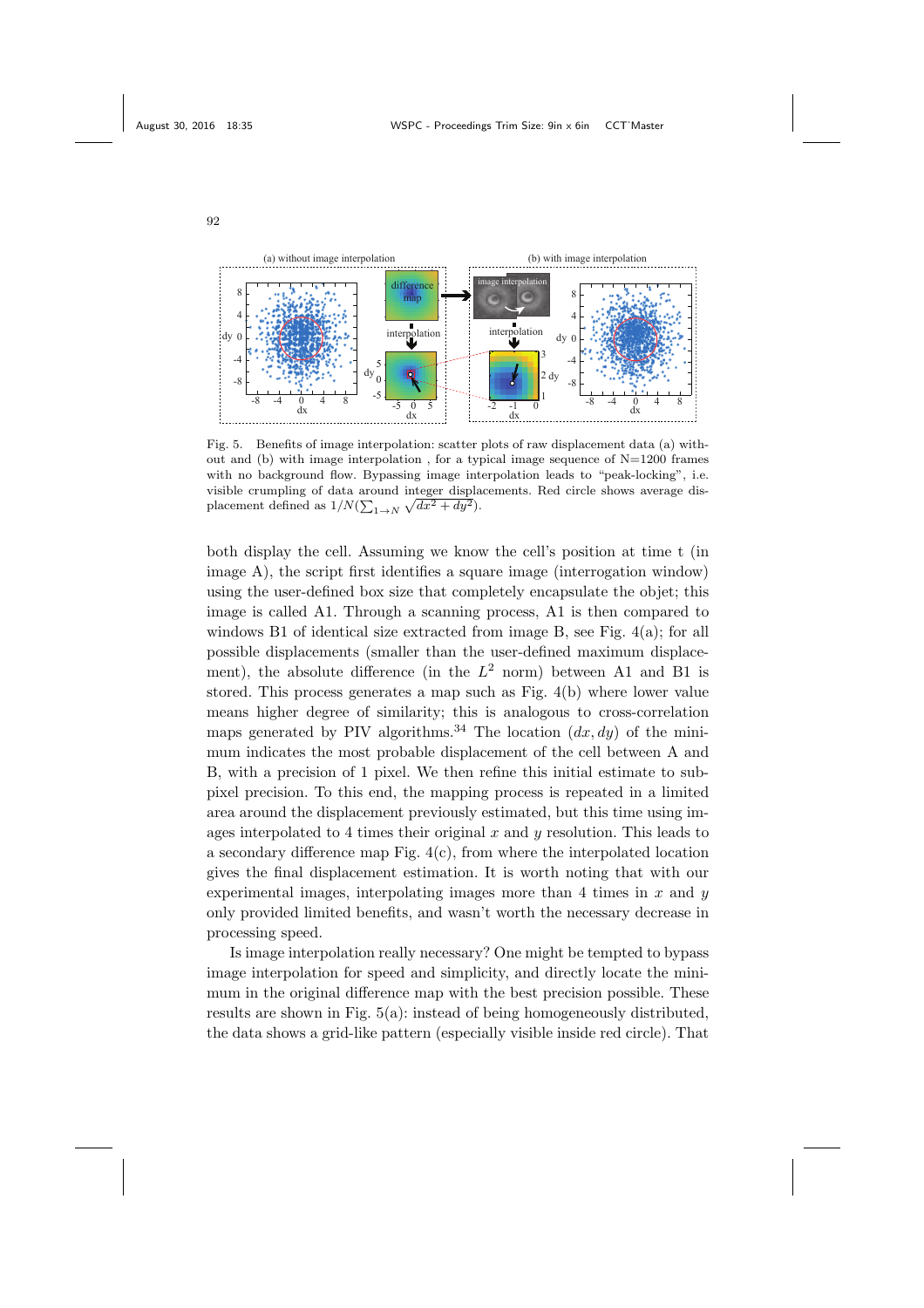is the data is biased towards integer displacements. This discretization artifact is known as "peak-locking" in  $PIV$ ;<sup>42,43</sup> image interpolation is the most straightforward way of dealing with this issue. The displacement data evaluated using image interpolation is displayed in Fig. 5(b).

Finally, note that a direct comparison between the actual and reconstructed image sequences shows that the reconstruction algorithm performs very well in terms of both robustness and speed. Here, we used one core of a 3-year old Mac Pro desktop computer. The processing speed was around 10 image pairs per second in common conditions with full resolution images (4 Mpix), and around 40 images pairs per second with downsampled images (1 Mpix) — the image reading process takes a comparable time to the algorithm itself. It technically means that the script could be used for real-time tracking.

Limits and potential improvements. The error in the cell displacement estimated at each time step depends on many factors, such as the size of the interrogation window, the image clarity, and more importantly how well the object in image A compares with the one in image B. Accumulated error may lead to inaccurate estimates of the cell motion, or worse, may cause the script to loose track of the object. One way to workaround this is to "re-center" the tracking window regularly, by repeating at various intervals the comparison process with the first image of the sequence. In practice, a good focused image such as Fig. 4(a) does not induce significant accumulated error, i.e. less than 5 pixels after 500 iterations, and no "recentering" is needed.

This script as presented here performed satisfactorily for all image sequences acquired for this study. However, one must be cautious when using it more generally. This script relies on the fact that the object in image B is fairly similar to the object in image A. While this turned out to be a reliable criterion, it may fail in situations such as (i) sudden change in brightness, (ii) sudden masking, (iii) significant rotation of non-axisymmetric objects. The latter can be resolved by adding rotational degrees of freedom to the reference object image (A1). However, addressing (i) and (ii) requires more complex image processing. One possible improvement, as noted previously, is to use FFT-based correlation (such as phase correlation) rather than image difference: sensitivity to noise, and to a smaller extent, brightness and partial masking are likely to be reduced. Another possible improvement is use the Kalman filter to improve the signal/noise ratio of the past trajectory and provide an estimation of future positions. This method, however,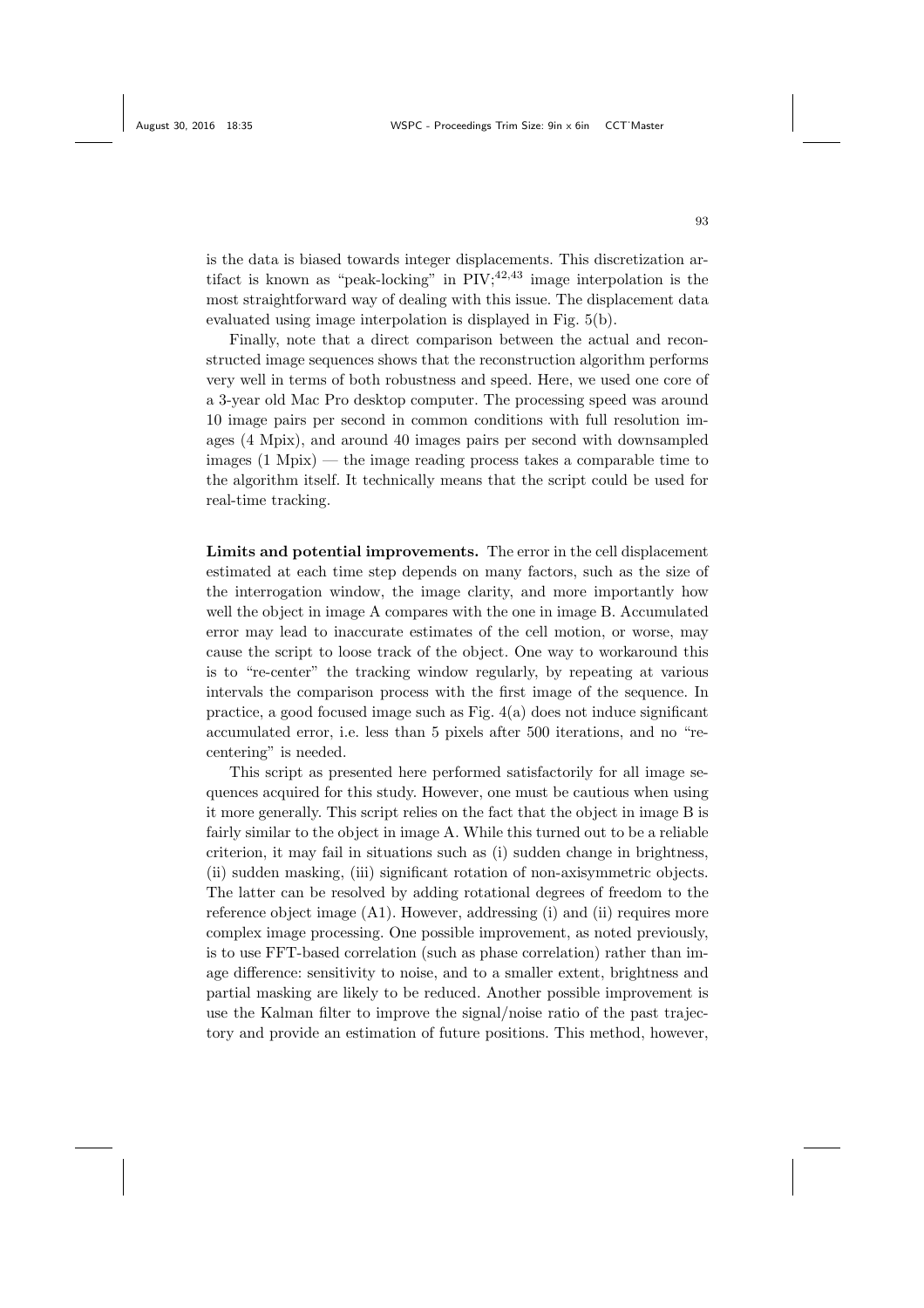may have limited benefits, given the fairly unpredictable dynamics of the bacterial cells.



Fig. 6. Tracking script validation with a round object with predictable dynamics: (a) a millimetric bubble is rising under buoyancy in a Hele–Shaw cell with added background acoustic vibration. Video was recorded at 700 fps (1 every 10 images displayed). Red box shows the tracking window used by the algorithm. (b) The tracking script accurately reproduces the bubble's motion, including sub-pixel background vibration.

Validation of the tracking algorithm. To test the script, we used a simple system consisting of millimeter-scale bubble rising under buoyancy in a Hele–Shaw cell filled with water, see Fig.  $6(a)$ . The spacing between the front and back plexiglass walls is 1.0 mm. As an additional layer of complexity, a speaker oscillate the cell vertically at a frequency  $f = 28$ Hz, with a sub-pixel amplitude. The fluid is seeded with  $200-\mu m$  PIV particles as a way to introduce interferences in the image comparison process. The movie is recorded with a Phantom M-110 high-speed camera equipped with a micro-Nikkor 60 mm; the frame rate is set to 700 fps.

The resulting velocity, as estimated by the tracking script, is shown in Fig. 6(b). As expected, the bubble rises monotonically and ultimately oscillates around a terminal velocity value of  $112 \pm 3$  mm.s<sup>-1</sup>. We now provide a theoretical estimate of the terminal velocity of the bubble. The terminal Reynolds number Re =  $\rho DV_t/\eta$  of the rising bubble is equal to 150. Here,  $D$  and  $V_t$  are respectively the bubble diameter and terminal velocity, and  $\rho$  and  $\eta$  are the density and dynamic viscosity of water. The drag coefficient of the sphere, assumed to be solid, smooth and unconfined, is given by  $C_x \sim 0.80 \pm 0.05$  (cf., e.g., Ref. 44, p.181). Balancing inertial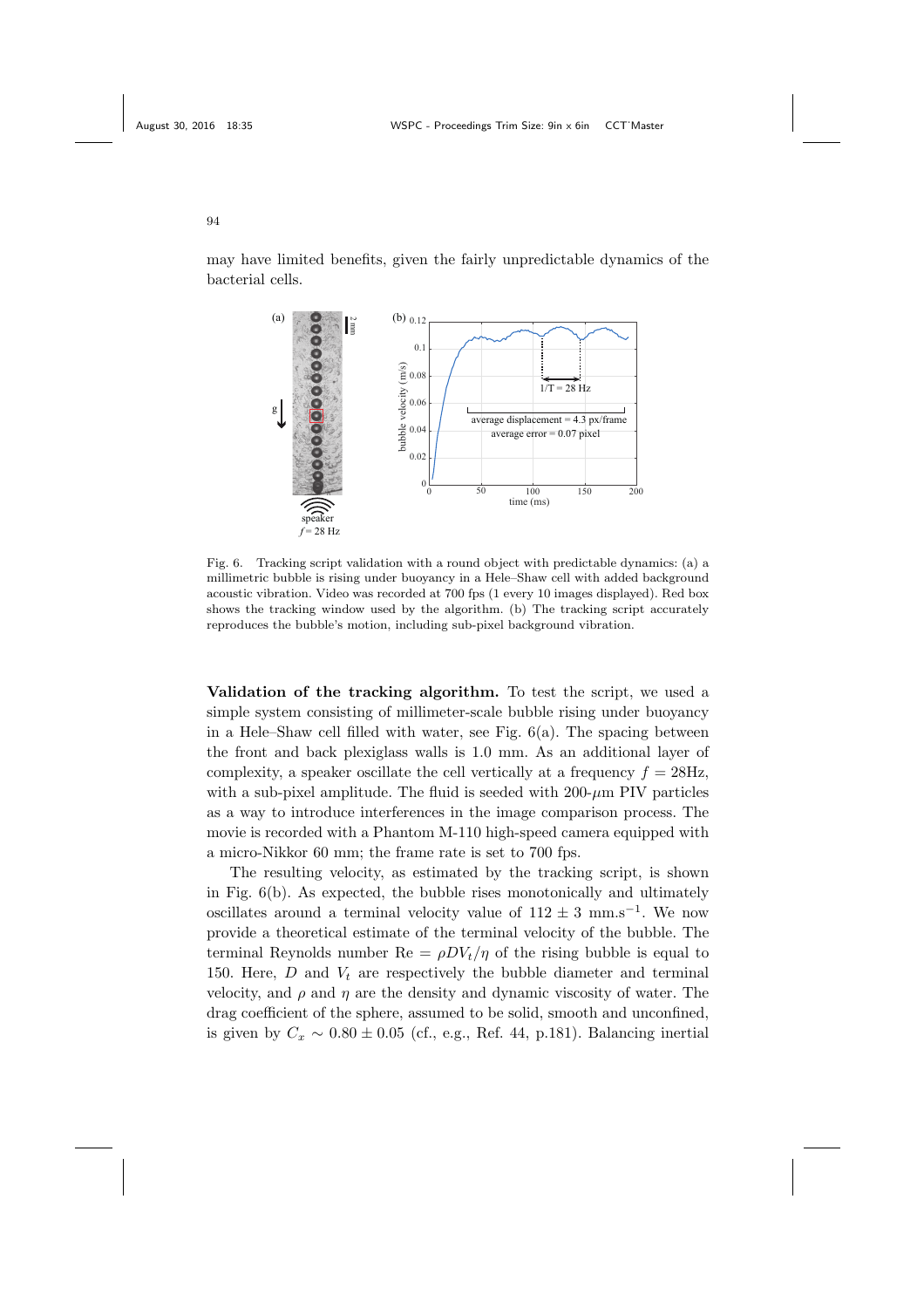drag  $1/8C_x \rho \pi D^2 V_t^2$  with gravity-corrected buoyancy  $4/24(\rho - \rho_{air})\pi D^3 g$ yields the terminal rising velocity:

$$
V_t = \sqrt{\frac{4}{3} \frac{gD(\rho - \rho_{air})}{\rho C_x}} \simeq \frac{2}{\sqrt{3}} \sqrt{\frac{gD}{C_x}}
$$
(1)

Given  $g = 9.81$  m.s<sup>-2</sup> and  $D = 1.30 \pm 0.03$  mm, we find  $V_t = 140 \pm 10$ mm.s<sup>-1</sup>, which is a slight overestimation of the observed value  $112 \pm 3$ mm.s<sup>-1</sup>. The discrepancy is possibly owing to the presence of walls, which is not consistent with the assumption of unconfined bubble. More importantly, the estimated velocity reflects faithfully the imposed sub-pixel vibration; we calculated that the velocity was estimated with an error of  $2 \text{ mm.s}^{-1}$ , i.e. 0.05 pixel / frame, comparable to PIV with similar window sizes. $34$ 

Furthermore, to better realize the benefit of using grayscale images over binary images (that usually result from thresholding grayscale images), one can compare the estimated accuracy reported above to the one obtained using a home-made centroid-based tracking algorithm that rely on blob detection via thresholding (not detailed here for brevity). We compare the two using the same image sequence shown in Fig. 6, which is characterized by a high contrast between the bubble and the background, and thus particularly suitable for thresholding. The accuracy of the centroid-based algorithm is estimated to be 0.3 px, roughly 8 times the accuracy of our image-comparison based script. The validation study emphasizes that the script is not limited to bacterial cells: it performs well for any round objet (or not-rotating bluff body), even in a fuzzy environment.

#### 3. Confined bacterial cells in slow background flows

We now observe and characterize the dynamics of a single bacterial cell in 25 individual experiments. The image sequences obtained in each case are analyzed using the tracking algorithm described above. Further, the direction and velocity of the background flow are also computed to gauge the influence of the background flow on the bacterial motion.

The cases considered here are extremely dilute, where at most two or three bacterial cells are simultaneously present in the frame. There is no swarming or collective dynamics, as described for example in Ref. 35,36,45. The bacteria are observed to swim in two dimensions, i.e. they do not swim out of the focal plane. Hence the two-dimensional tracking provides a faithful representation of the dynamics. The visualization window, 280  $\times$  280  $\mu$ m at 40X magnification, is fixed and the movie is recorded until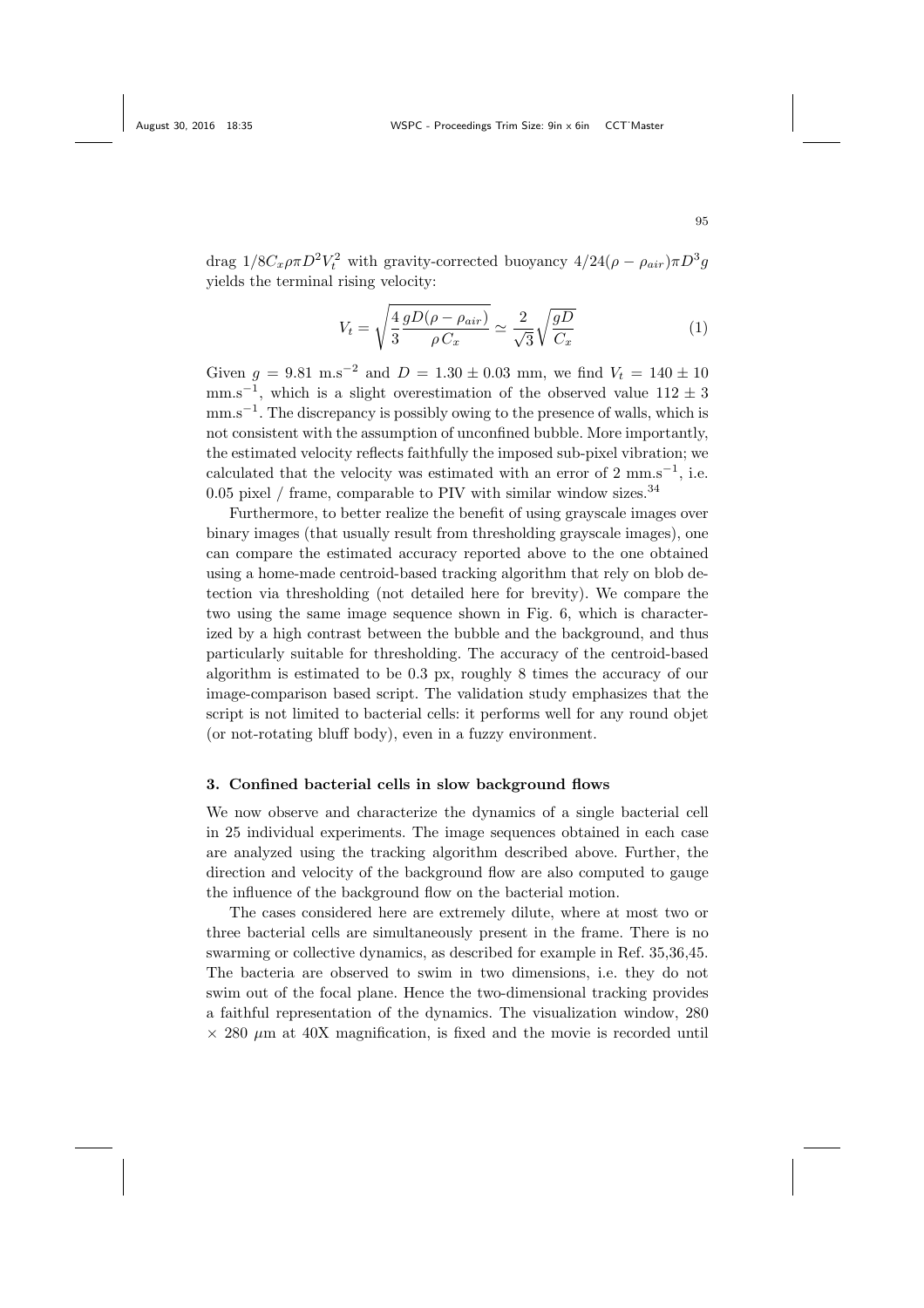

Fig. 7. Representative example of bacteria dynamics, after tracking. (a) Overview of the trajectory; passive tracers in the background highlight the flow direction.(b) The bacterium swim with a fairly erratic velocity (blue: raw velocity data, red: moving average) but preferentially swim at two well-defined velocity (c), and frequently align with the flow direction (d). Aligned trajectory segments correlate with high velocity, as shown by narrower speed-weighted distribution (e): the bacterium is not passively advected by the flow but deliberately swim with or against the flow. Thick black arrows shows the flow direction in the roses  $(d)$ - $(e)$ . Loops are mostly executed counter-clockwise. Uncertainty on velocity is  $2 \mu m/s$  (0.4 pixel)

the bacterium leaves the frame. Recording durations of individual trajectories typically range from 10 to 30 seconds, during which we observed no significant change in the background flow (magnitude or direction). The background flow magnitude is typically within  $2{\text -}10 \mu{\text{m}}/s$ , thus one order of magnitude smaller than the bacterium's top velocity (50 - 80  $\mu$ m/s).

A typical cell behavior is shown in Fig. 7. This figure corresponds to a 10-second (400 frames) video sequence showing the full trajectory of a bacterium (no interruption). As obvious from Fig. 7(a-b), the bacterium's velocity appears to be fairly intermittent. However, a closer look reveals that the bacterium swims preferentially at two velocities (indicated by thin black arrows in Fig.  $7(c)$ ). The fast velocity, around 60  $\mu$ m/s corresponds to "free" swimming events with slow changes of direction over time; we call these phases 'run', even though their is a significant variation of the swimming velocity during these phases. The slow velocity, around  $10 \ \mu m/s$ , corresponds to phases of more erratic motion with frequent changes of swimming direction and orientation; visually, the bacteria appears to be "shaking".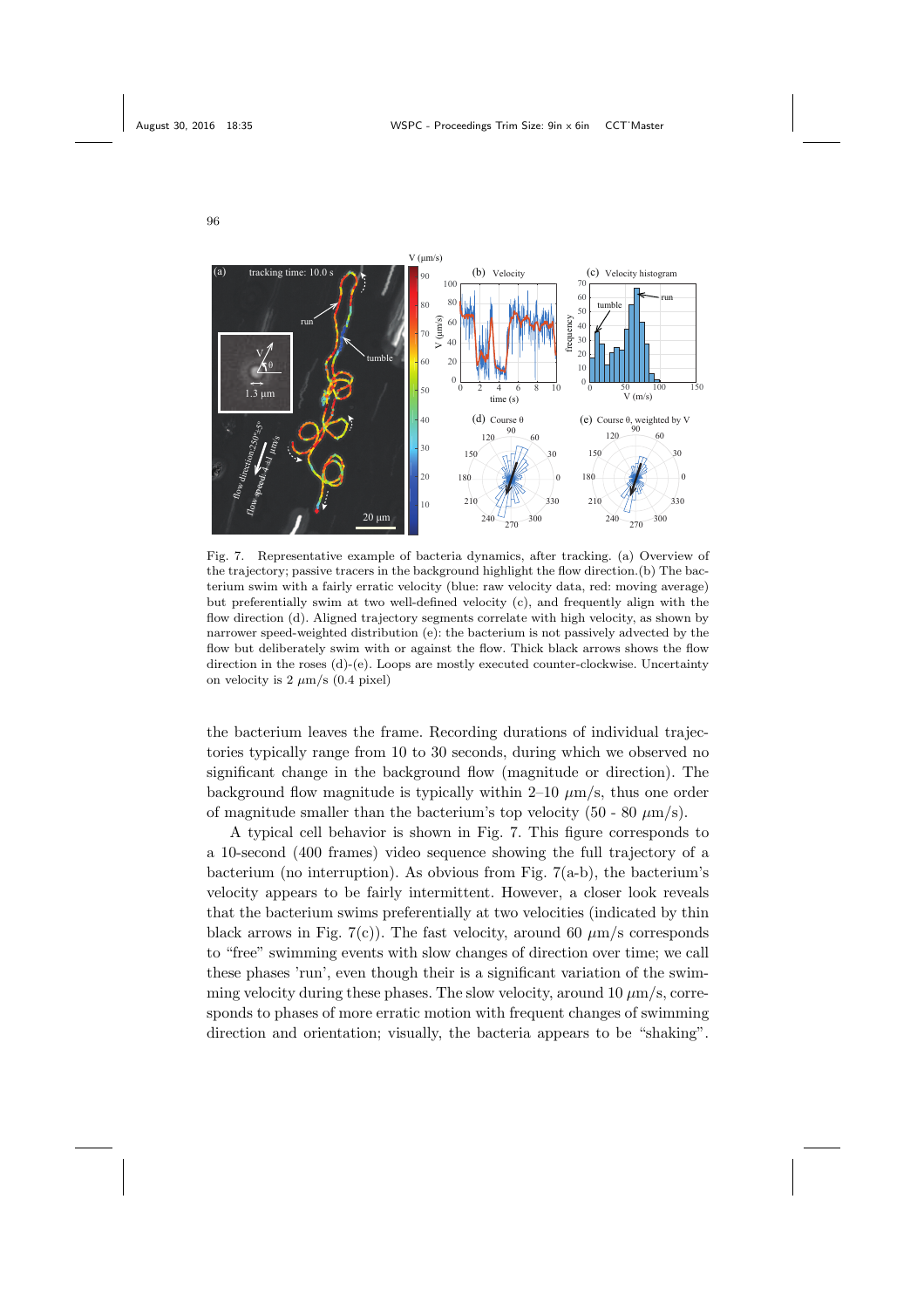The double-peaked speed histogram (c) proved to be typical of all recorded trajectories.

Another notable feature of the dynamics is the consistent alignment with the background flow, shown by the course histogram (Fig.  $7(d)$ ). One could interpret this general alignment as a result of passive advection by the background flow. However, this intuitive idea is essentially wrong for two reasons. First, the bacterium goes against the flow as well as with the flow with equal probability. Second, good alignment correlates to high cell velocities, which values range from 5 to 10 times that of the background velocity. One way to highlight this is to weight the course distribution histogram by velocity: the distribution narrows even more closer to the flow direction (Fig. 7(e)). As a consequence of these observations, we can safely deduce that the bacterium actively swims upstream or downstream, rather than at any other orientation. The dynamics is also marked by low-speed swimming or "tumble" events (centered around 10  $\mu$ m/s) when the bacterium changes orientation. During these events, the bacterium velocity is comparable to the background flow and the bacterial cell re-orients upstream or downstream, as shown in Fig. 7. This supports the claim that the re-orientation events are dynamically biased, rather than disorganized in an isotropic way.

Lastly, one can notice the bacterium execute frequents loops, a vast majority of them being counterclockwise, and displaying curvature radius of the order of 8 mm. These are reminiscent of the circular trajectories adopted by E. coli near a glass surface, observed by several authors<sup>4,46</sup> and explained by Lauga et al.<sup>47</sup> This peculiar motion is thought to be a result of the bacteria's swimming mechanism interacting with a flat solid boundary; this may suggest that the bacteria we observe are swimming close to the glass slide or cover slip, either deliberately, or as the result of strong confinement in the vertical direction.

One can legitimately wonder about the generality of the behavior reported in Fig 7. Specifically, are (i) the velocity patterns and (ii) the alignment with background flow typical behavior under these experimental conditions? Figure 8 shows the data sets collected under two different experimental conditions corresponding to background flows of different directions but comparable speed. Under each experimental condition, six individual cell trajectories are reported. The results are combined to produce a single stitched trajectory and a single velocity histogram. Obviously the cell behaviors reported in Figs. 8(a) and (b) are dissimilar in a number of ways: trajectories in (a) show frequent loops and are highly intertwined, while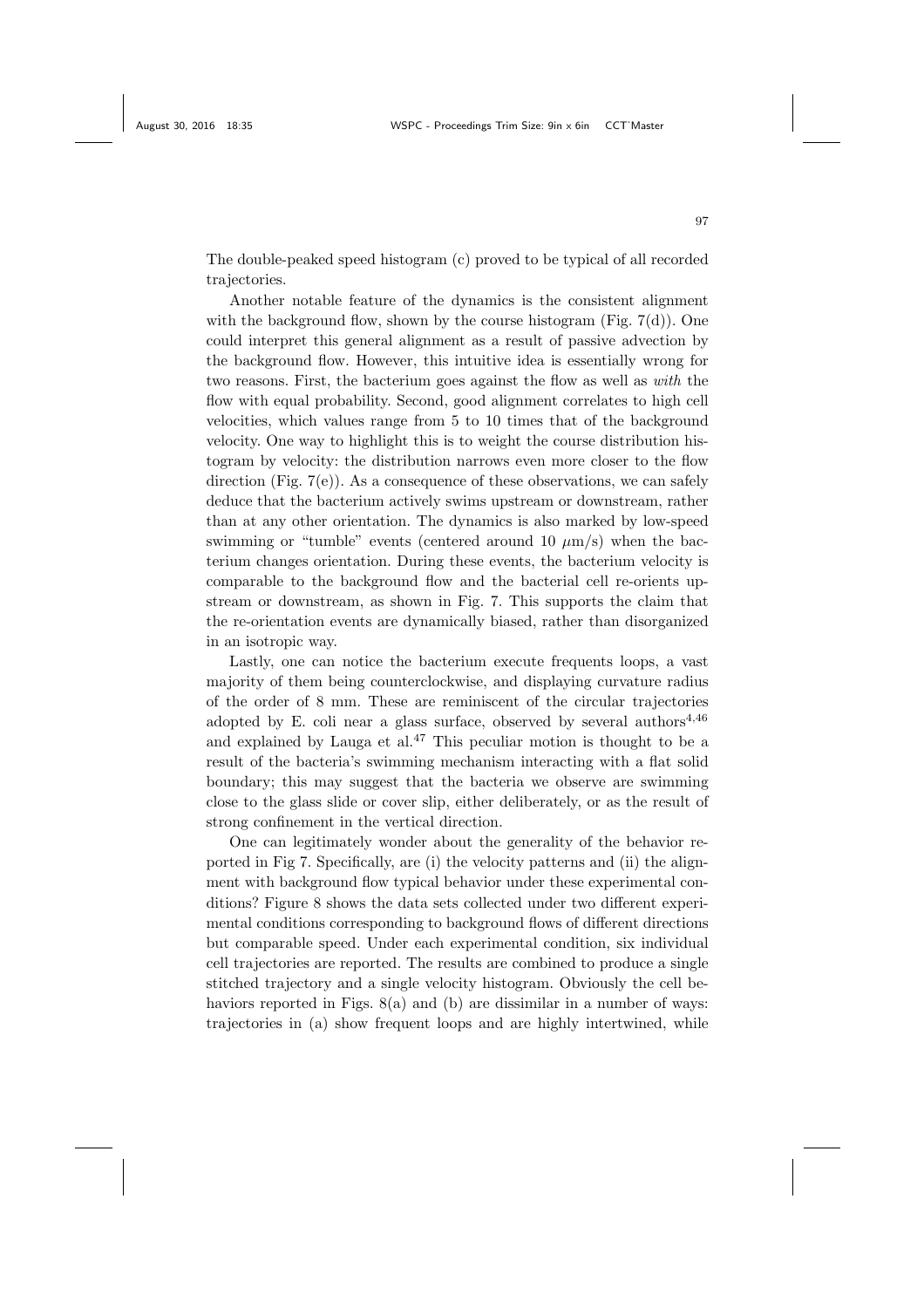



Fig. 8. Combined trajectories for similar background flow, showing various velocity patterns but consistent alignment with the background flow. (a) shows a similar pattern than Fig 7, characterized with a predominance of "run" velocity in a gaussian-like way, and a sharp low-velocity peak. (b) shows mostly low velocity events, though a "run" peak can still be discerned in the distribution tail. In both cases, there is still a clear alignment with the background flow, which narrows when weighted by velocity, highlighting the bacteria's free will. Thick black and white arrows show the flow direction.

trajectories in (b) show longer and straighter path; bacteria in (a) are more inclined to swim at their cruise speed (around 50–55  $\mu$ m/s), while bacteria in (b) preferentially swim very slowly  $(5 \mu m/s)$ , adopting occasionally a somewhat smaller cruise speed  $(35 \mu m/s)$ . Yet, despite these differences, some similarities persist. First, the double-peaked velocity pattern can clearly be distinguished in both data sets. Second, and more importantly, most displacements are again sensibly aligned with the flow direction, with equi-distribution between upstream and downstream displacements; again, weighting the data with velocity narrows the distribution even further along the flow direction, suggesting that alignment with and against the background flow is a typical behavior.

One could describe this dynamics in terms of a biased diffusion process. To this end, we compute the mean square displacement (MSD) projected along the directions parallel and transverse to the flow. Fig. 9 shows the MSD for the data shown in Fig. 8(b). It is clear that the MSD along the flow direction is much more efficient than MSD along the transverse direction – in fact, the two MSDs are several orders of magnitude apart. Note that, for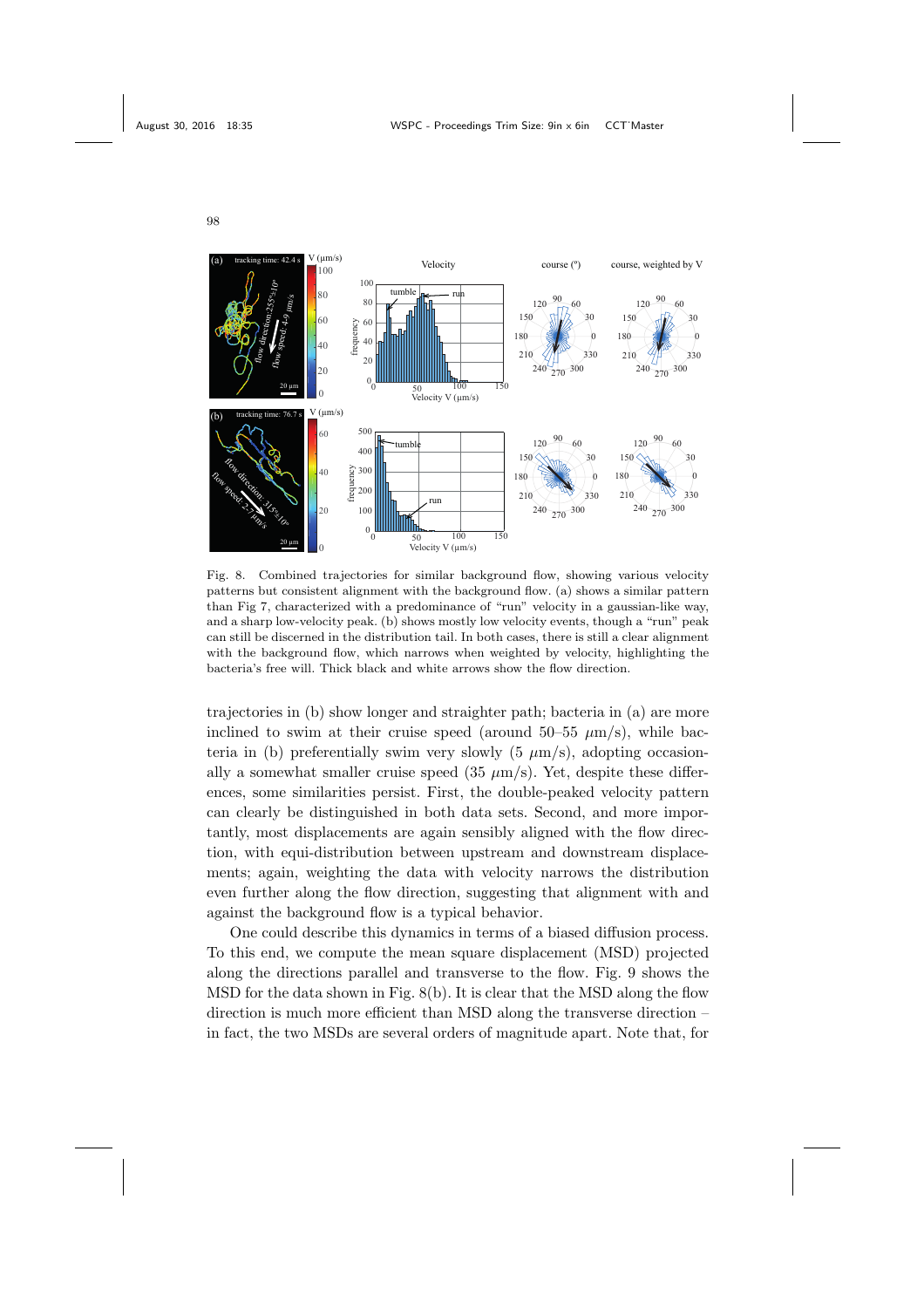



Fig. 9. Total mean square displacement (solid lines), and components along the background flow axis Ox (dash-dotted line) and along the orthogonal direction Oy (dashed line), for the data of Fig. 8(b). The diffusion along the background flow axis is about one order of magnitude more effective.

free swimming bacteria exhibiting run-and-tumble behaviour, one expects the MSD to be linear in time for  $t \geq 1$ , with the slope being the diffusion coefficient. Here, we do not observe such linear relationship, and thus cannot extract accurate values of the parallel and transverse diffusion coefficients. One reason may be due to the fact that our data set is relatively small; we leave this endeavor of collecting more data points for future work.

We conclude this section by noting that there are a number of ways by which one can improve the quality of the flow in this basic setup. For instance, by using a long cover slip and applying sealant on the long edges, one gets a rudimentary evaporation-driven channel. Further, exposing one of the open ends to moist air, one could make the flow unidirectional and reduce or even eliminate drying, thus allowing substantially larger observation time.

## 4. Conclusions

We used a tracking algorithm based on image-comparison to probe the two-dimensional dynamics of fast-swimming bacteria of the oral ecology under the microscope cover slip. We observed capillarity and evaporationdriven transitory flows spontaneously occurring under the cover slip of a traditionally-prepared "slide-sample-cover slip" sandwich. When observed at the right length scale  $(< 1 \text{ mm})$  and time scale  $(< 1-5 \text{ min})$ , these tran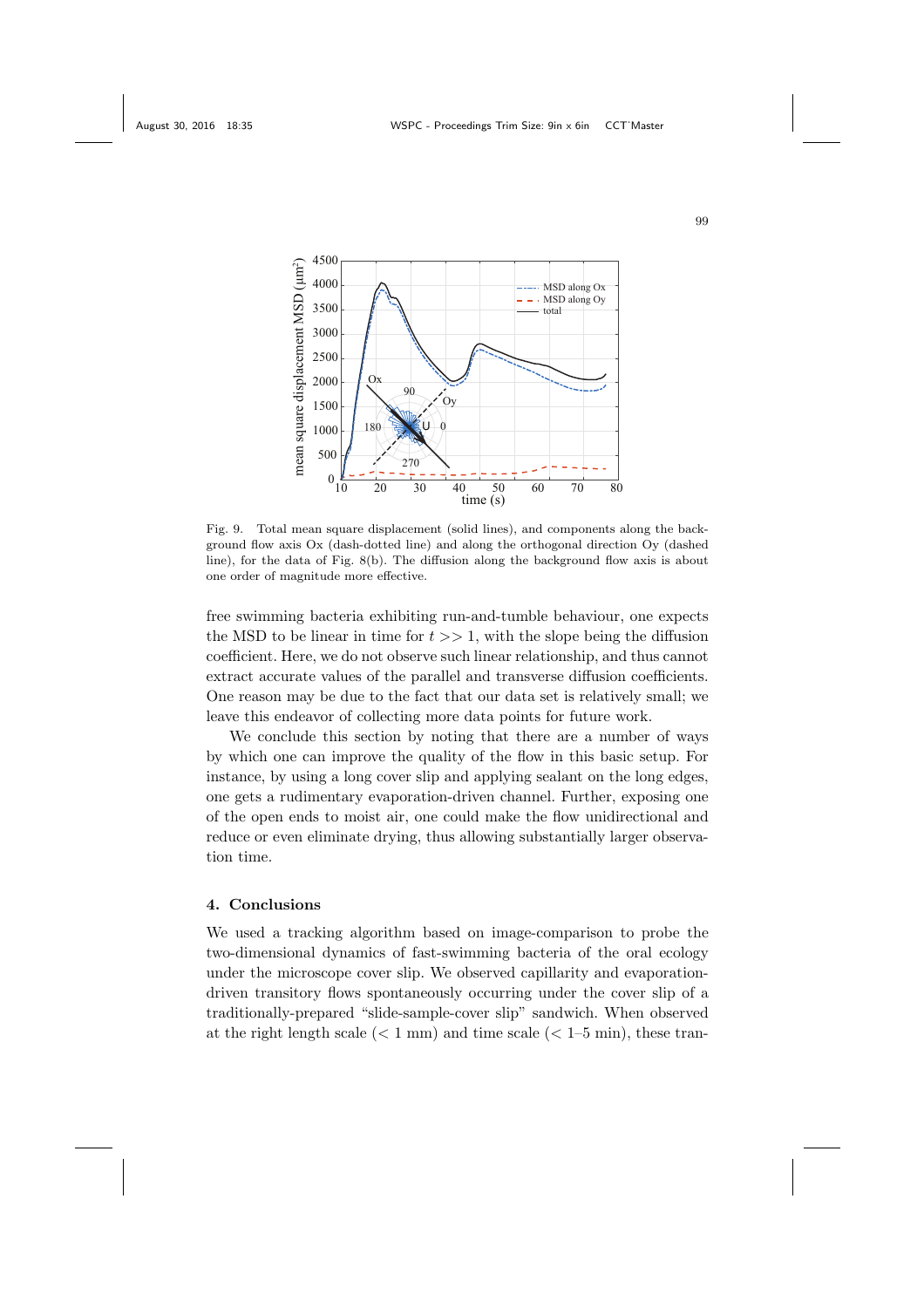sitory and fairly undocumented flows are practically uniform and constant, with speed typically ranging from 1 to 10  $\mu$ m/s. We took advantage of these flows to expose a fast-swimming bacterium to unidirectional flows weaker than its own swimming velocity.

We detailed the way image acquired with a phase-contrast microscope and a high-resolution camera can be prepared for automatic analysis. Then we explained the building blocks of a minimal sub-pixel tracking script based on pattern matching between image pairs, tested on a round moving object with predictable dynamics. The script performed remarkably well, with resolution less than 0.1 pixel for a 40-pixel wide interrogation window, and never failed to track the motile bacteria in all the image sequences acquired for this study.

Bacteria trajectories in weak background flows under the microscope cover slip displayed the following characteristic patterns. The bacterial cells preferentially swim at two velocities: a fast velocity corresponding to "running" segments with slowly-changing course and a slow velocity, associated to long-lasting tumble-like events. The observed tumbling differ from tumble usually reported in the literature in the sense that (i) they can last several seconds and (ii) the bacterium generally keeps the swimming direction it had before the "tumbling" event; yet, during these events, the bacterium frequently rotates and appears to be "shaking". When swimming at their cruise speed, bacteria were generally found to align with the background flow, going upstream as well as downstream with nearly equal probability. The swimming speed, usually up to one order of magnitude higher than the background flow velocity, suggests that this alignment is not the result of passive advection, but is some form of bacterial rheotaxis.<sup>19</sup> This observation is in contrast to positive (aligning with the flow) or negative (aligning opposite to the flow) rheotaxis traditionally reported in the literature, in the sense that microorganisms usually display one or the other, but not both at the same time as observed here. In a somewhat less quantifiable manner, slow swimming and tumble-like events also show alignment with the flow direction. We note that the mean square displacement is several orders of magnitude greater in the direction parallel to the background flow than in the transverse direction, suggesting a biased diffusion behaviour. In future experiments, we will collect enough data to be able to reliably measure the diffusion coefficients along each direction. We also note that the occurrence of circular trajectories, reminiscent of what has been observed for pushers such as E. coli close to solid boundaries, suggesting the observed dynamics are the result of the interaction with the glass slide or cover slip,

100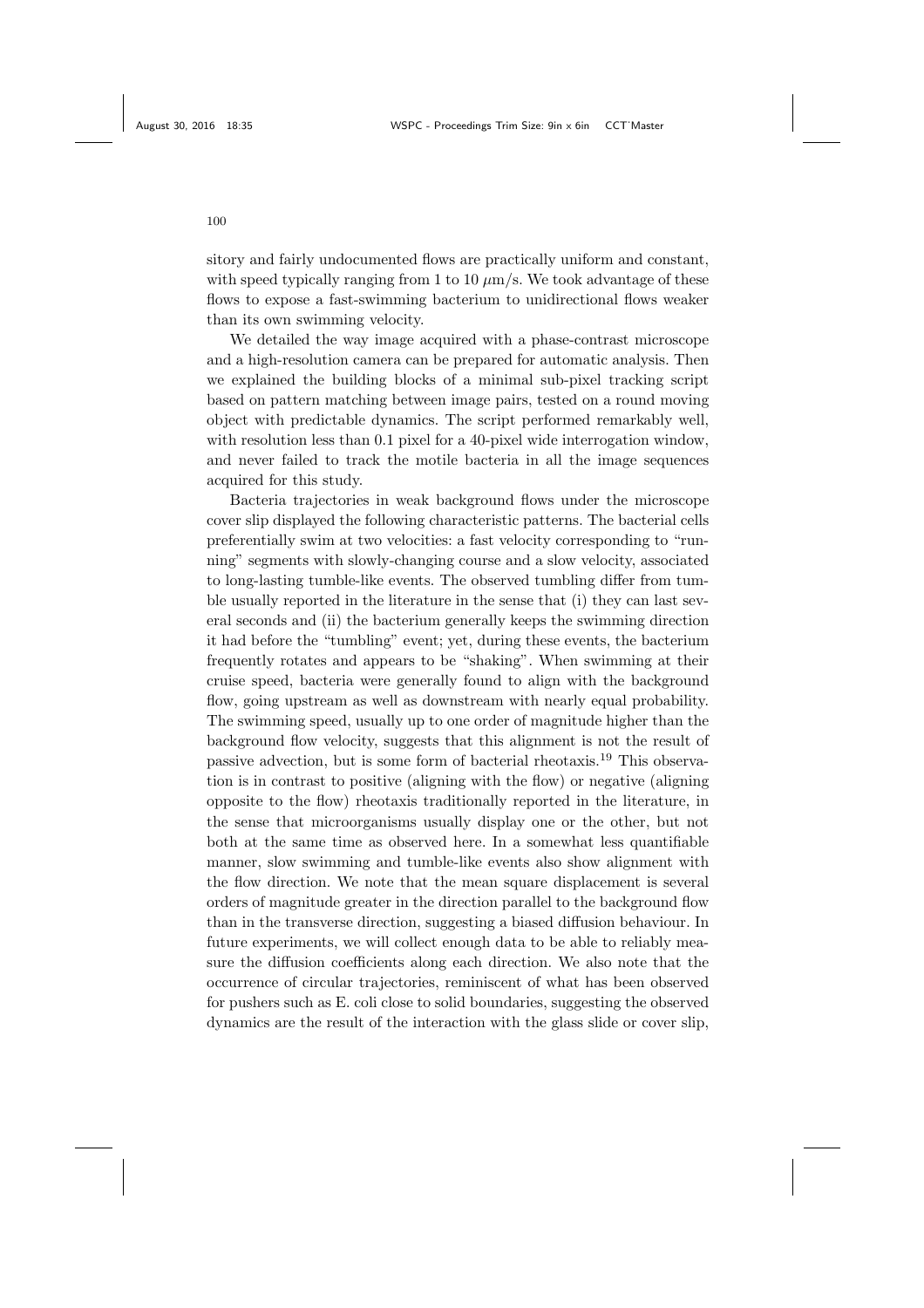and possibly shear.

To conclude, we highlight that theoretical models of microswimmers strongly confined in a thin liquid film, with the dimension of the swimmers being comparable to the thickness of the fluid film, have been recently considered in a number of studies.  $48-50$  Confined microswimmers have a distinct hydrodynamic signature in the sense that the far-field flow generated by the swimmer is that of a 2D potential source. The dipolar far-field is independent of the swimming mechanism and is rooted in the fact that the basic physics in confined fluids is that of a  $Hele-Shaw$  flow.<sup>51</sup> Further, due to friction with the nearby walls, confined microswimmers with geometric asymmetry (large head or large tail) reorient in response to the local background flow, by orienting either in the local flow (large tail or vigorously beating flagella) or opposite to the local flow (large head or weakly beating flagella). The findings reported in this study seem to agree broadly with the theoretical predictions. However, a detailed look at these cells' flagellar activity and whether it is responsible for the alignment with or against the background flow remains an open question. We will address these issues more rigorously in future studies. To this end, we will first identify the bacterial type or opt to use a bacterial model system such as E. Coli. We will also control the viscous or viscoelastic properties of the fluid environment, as well as the speed and direction of background flow using a microfluidic pump.

# References

- 1. M. J. McFall-Ngai, The importance of microbes in animal development: lessons from the squid-vibrio symbiosis, *Annu. Rev. Microbiol.* 68, 177 (2014).
- 2. S. Yazdi and A. M. Ardekani, Bacterial aggregation and biofilm formation in a bacterial aggregation and biofilm formation in a vortical flow, *Biomicrofluidics* 6, p. 044114 (2012).
- 3. M. K. Kim, K. Drescher, O. S. Pak, B. L. Bassler and H. A. Stone, Filaments in curved streamlines: rapid formation of staphylococcus aureus biofilm streamers, *New J. Phys.* 16, p. 065024 (2014).
- 4. H. C. Berg and L. Turner, Chemotaxis of bacteria in glass capillary arrays. escherichia coli, motility, microchannel plate, and light scattering., *Biophys. J.* 58, 919 (1990).
- 5. R. Stocker, J. R. Seymour, A. Samadani, D. E. Hunt and M. F. Polz, Rapid chemotactic response enables marine bacteria to exploit ephemeral microscale nutrient patches, *PNAS* 105, 4209 (2008).
- 6. R. Stocker and J. R. Seymour, Ecology and physics of bacterial chemotaxis in the ocean, *Microbiol. Mol. Biol. Rev.* 76, 792 (2012).
- 7. L. Ragatz, Z.-Y. Jiang, C. E. Bauer and H. Gest, Macroscopic phototactic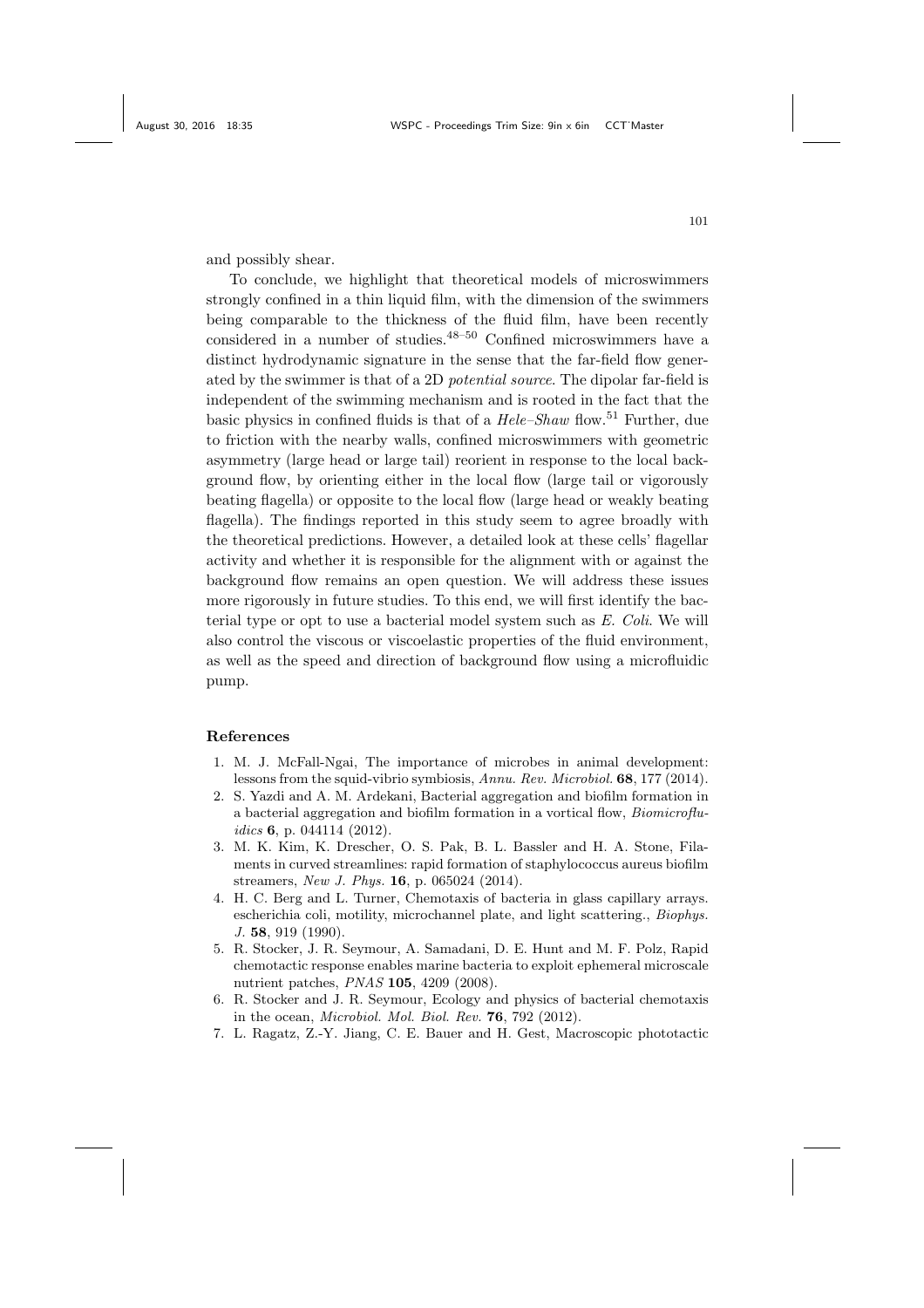behavior of the purple photosynthetic bacterium *Rhodospirillum centenum*, *Arch. Microbiol.* 163, 1 (1995).

- 8. J. P. Armitage and K. J. Hellingwerf, Light-induced behavioral responses ('phototaxis') in prokaryotes, *Photosynth. Res.* 76, 145 (2003).
- 9. T. J. Pedley, N. A. Hill and J. O. Kessler, The growth of bioconvection patterns in a uniform suspension of gyrotactic micro-organisms, *J. Fluid. Mech.* 195, 223 (1988).
- 10. G. P. Arnold, Rheotropism in fishes, *Biol. Rev.* 49, 515 (1974).
- 11. J. C. Montgomery, C. F. Baker and A. G. Carton, The lateral line can mediate rheotaxis in fish, *Nature* 389, 960 (1997).
- 12. H. H. Jakobsen, Escape response of planktonic protists to fluid mechanical signals, *Mar. Ecol. Prog. Ser.* 214, 67 (2001).
- 13. A. W. Visser, Hydromechanical signals in the plankton, *Mar. Ecol. Prog. Ser.* 222, 1 (2001).
- 14. J. R. Strickler and A. K. Bal, Setae of the first antennae of the copepod cyclops scutifer (sars): Their structure and importance, *Proc. Nat. Acad. Sci. USA* 70, 2656 (1973).
- 15. R. Rosengarten, A. Klein-Struckmeier and H. Kirchhoff, Rheotactic behavior of a gliding mycoplasma, *J. Bacteriol.* 170, 989 (1988).
- 16. J. Hill, O. Kalkanci, J. L. McMurry and H. Koser, Hydrodynamic surface interactions enable escherichia coli to seek efficient routes ?to swim upstream, *Phys. Rev. Lett.* 98, p. 068101 (2007).
- 17. Y. Meng, Y. L., C. D. Galvani, G. Hao, J. N. Turner, T. J. Burr and H. C. Hoch, Upstream migration of *Xylella fastidiosa* via pilus-driven twitching motility?, *J. Bacteriol.* 187, 5560 (2005).
- 18. Marcos and R. Stocker, Microorganisms in vortices: a microfluidic setup, *Limmol. Oceanogr.: Methods* 4, 392 (2006).
- 19. Marcos, H. C. Fu, T. R. Powers and R. Stocker, Bacterial rheotaxis, *PNAS* 109, 4780 (2012).
- 20. R. Rusconi, J. S. Guasto and R. Stocker, Bacterial transport suppressed by fluid shear, *Nature Phys.* 10, 212 (2014).
- 21. N. Goedecke, J. Eijkel and A. Manz, ??evaporation driven pumping for chromatography application, *Lab Chip* 2, 219 (2002).
- 22. N. S. Lynn and D. S. Dandy, Passive microfluidic pumping using coupled capillary/evaporation effects, *Lab Chip* 9, 3422 (2009).
- 23. X. Noblin, L. Mahadevan, I. A. Coomaraswamy, D. A. Weitz, N. M. Holbrook and M. A. Zwieniecki, Optimal vein density in artificial and real leaves, *PNAS* 105, 9140 (2008).
- 24. A. D. Stroock, V. V. Pagay, M. A. Zwieniecki and N. M. Holbrook, The physicochemical hydrodynamics of vascular plants, *Annu. Rev. Fluid Mech.* 46, 615 (2014).
- 25. A. A. Chengala, M. Hondzo, D. Troolin and P. A. Lefebvre, Kinetic responses of *Dunaliella* in moving fluids, *Biotechnol. Bioeng.* 107, 65 (2010).
- 26. J. Xie, S. Khan and M. Shah, Automatic tracking of escherichia coli in phasecontrast microscopy video, *Biomedical Engineering, IEEE Transactions on* 56, 390 (2009).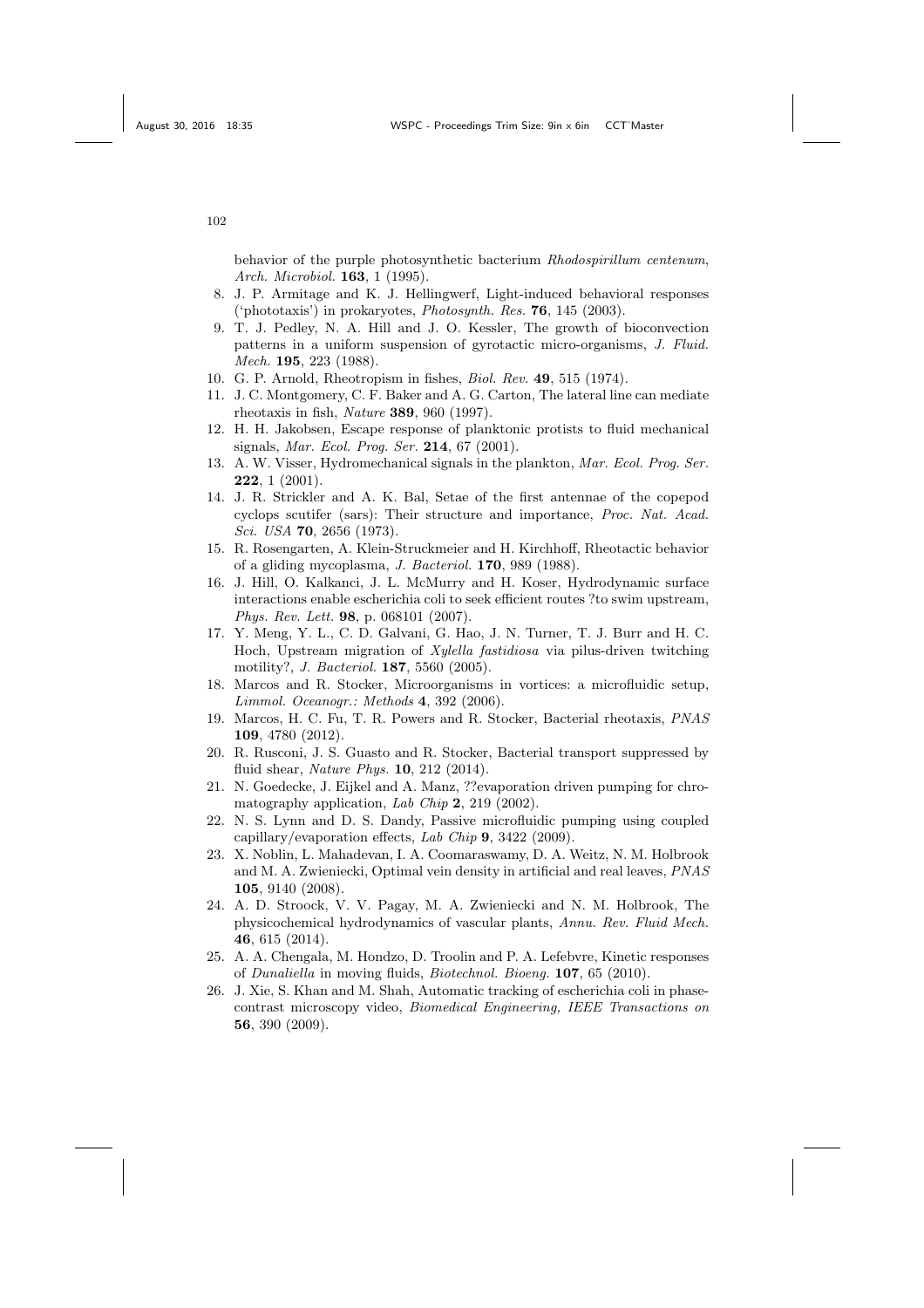- 27. O. Debeir, P. V. Ham, R. Kiss and C. Decaestecker, Tracking of migrating cells under phase-contrast video microscopy with combined mean-shift processes, *IEEE Trans. Med. Imaging* 24, 697 (2005).
- 28. L. H. Cisneros, J. O. Kessler, S. Ganguly and R. E. Goldstein, Dynamics of swimming bacteria: Transition to directional order at high concentration, *Phys. Rev. E* 83, p. 061907 (2011).
- 29. J. Sheng, E. Malkiel and J. Katz, Digital holographic microscope for measuring three-dimensional particle distributions and motions, *Appl. Opt.* 45, 3893 (2006).
- 30. J. Sheng, E. Malkiel, J. Katz, J. Adolf, R. Belas and A. R. Place, Digital holographic microscopy reveals prey-induced changes in swimming behavior of predatory dinoflagellates, *PNAS* 104, 17512 (2007).
- 31. H. C. Berg, The tracking microscope, *Adv. Opt. Electron Microsc* 7 (1978).
- 32. P. Frymier, R. M. Ford, H. C. Berg and P. T. Cummings, Three-dimensional tracking of motile bacteria near a solid planar surface, *PNAS* 92, 6195 (1995).
- 33. M. Raffel, C. E. Willert and J. Kompenhans, *Particle image velocimetry: a practical guide* (Springer, 2013).
- 34. C. E. Willert and M. Gharib, Digital particle image velocimetry, *Exp. Fluids* 10, 181 (1991).
- 35. H. Wioland, F. G. Woodhouse, J. Dunkel, J. O. Kessler and R. E. Goldstein, Confinement stabilizes a bacterial suspension into a spiral vortex, *Phys. Rev. Lett.* 110, p. 268102(5) (2013).
- 36. L. H. Cisneros, R. Cortez, S. J. DeCamp, C. Dombrowski, R. E. Goldstein and J. O. Kessler, Fluid dynamics of self-propelled microorganisms, from individuals to concentrated populations, *Exp. Fluids* 43 (2007).
- 37. R. D. Deegan, O. Bakajin, T. F. Dupont, G. Huber, S. R. Nagel and T. A. Witten, Capillary flow as the cause of ring stains from dried liquid drops, *Nature* 389, 827 (1997).
- 38. P. J. Yunker, T. Still, M. A. Lohr and A. G. Yodh, Suppression of the coffeering effect by shape-dependent capillary interactions, *Nature* 476, 308 (2011).
- 39. C.-K. Tung, F. Ardon, A. Roy, D. L. Koch, S. S. Suarez and M. Wu, Emergence of upstream swimming via a hydrodynamic transition, *Phys. Rev. Lett.* 114, p. 108102 (2015).
- 40. W. S. Rasband, *ImageJ*. U. S. National Institutes of Health, Bethesda, Maryland, USA (http://imagej.nih.gov/ij/, 1997-2015).
- 41. C. A. Schneider, W. S. Rasband and K. W. Eliceiri, Nih image to imageJ: 25 years of image analysis, *Nature Methods* 9, 671 (2012).
- 42. J. Chen and J. Katz, Elimination of peak-locking error in piv analysis using the correlation mapping method, *Meas. Sci. Technol.* 16, 1605 (2005).
- 43. L. Gui and S. T. Wereley, A correlation-based continuous window-shift technique to reduce the peak-locking effect in digital piv image evaluation, *Exp. Fluids* 32, 506 (2002).
- 44. L. D. Landau and E. M. Lifschitz, *Fluid Mechanics* (Pergamon Press, Oxford, 1987).
- 45. A. Sokolov, I. S. Aranson, J. O. Kessler and R. E. Goldstein, Concentration dependence of the collective dynamics of swimming bacteria, *Phys. Rev. Lett.*